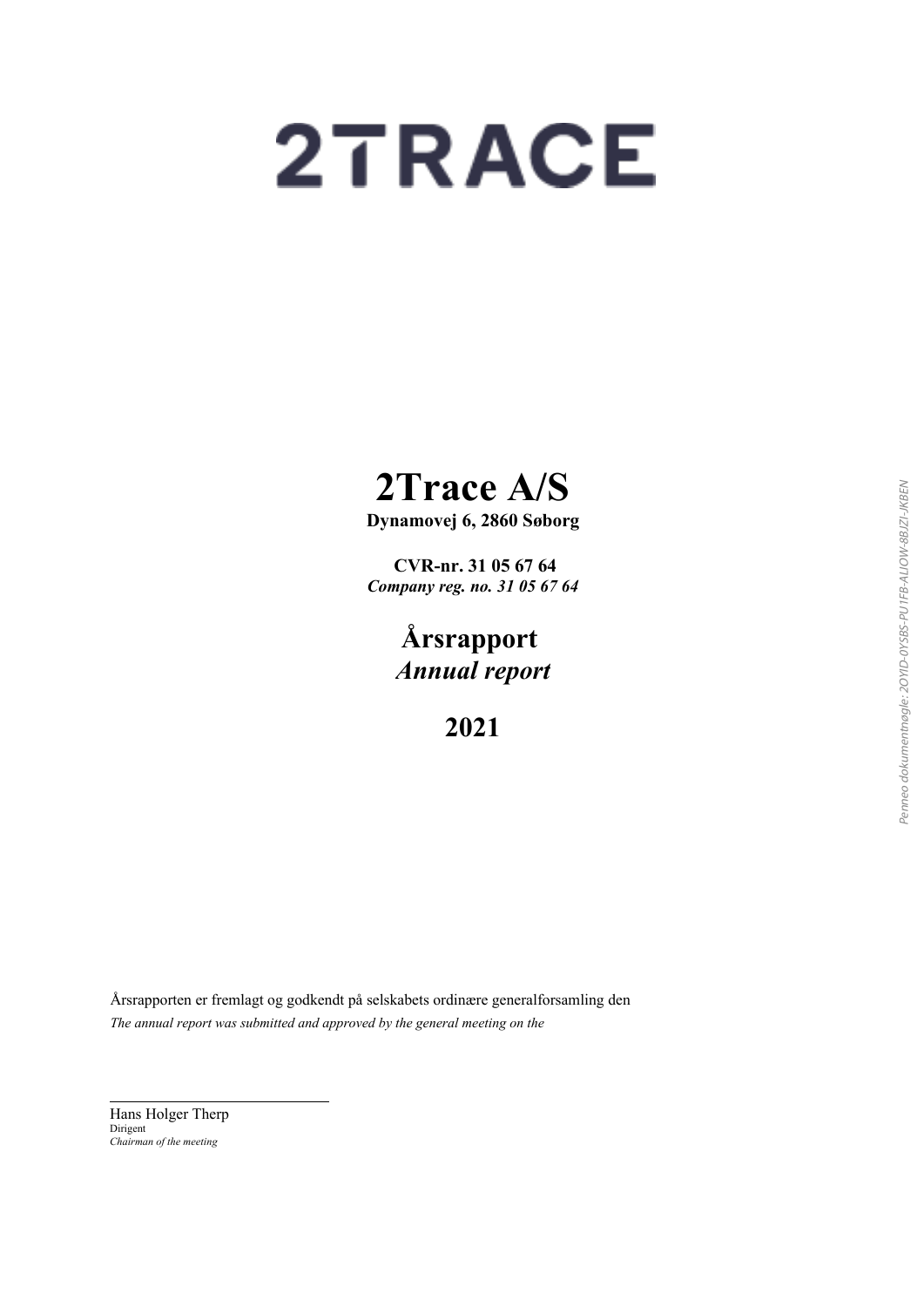### **Indholdsfortegnelse** *Contents*

|                                                   | <b>Side</b>    |
|---------------------------------------------------|----------------|
|                                                   | Page           |
| Påtegninger                                       |                |
| <b>Reports</b>                                    |                |
| Ledelsespåtegning                                 | $\mathbf{1}$   |
| Management's statement                            |                |
| Den uafhængige revisors revisionspåtegning        | $\overline{2}$ |
| Independent auditor's report                      |                |
| Ledelsesberetning                                 |                |
| Management's review                               |                |
| Selskabsoplysninger                               | $\overline{7}$ |
| Company information                               |                |
| Ledelsesberetning                                 | 8              |
| Management's review                               |                |
| Årsregnskab 1. januar - 31. december 2021         |                |
| Financial statements 1 January - 31 December 2021 |                |
| Resultatopgørelse                                 | 10             |
| Income statement                                  |                |
| Balance                                           | 11             |
| <b>Balance</b> sheet                              |                |
| Noter                                             | 14             |
| <b>Notes</b>                                      |                |
| Anvendt regnskabspraksis                          | 18             |
| Accounting policies                               |                |

Penneo dokumentnøgle: 20YID-0YSBS-PU1FB-ALIOW-8BJZI-JKBEN Penneo dokumentnøgle: 2OYID-0YSBS-PU1FB-ALIOW-8BJZI-JKBEN

*Notes to users of the English version of this document:*

 *This document contains a Danish version as well as an English version. In the event of any dispute regarding the interpretation of any part of the document, the Danish version of the document shall prevail.*

*To ensure the greatest possible applicability of the English version of the document, IAS/IFRS English terminology has been used.*

• Please note that decimal points remain unchanged from Danish version of the document. This means that DKK 146.940 corresponds to the English amount of *DKK 146,940, and that 23,5 % corresponds to 23.5 %.*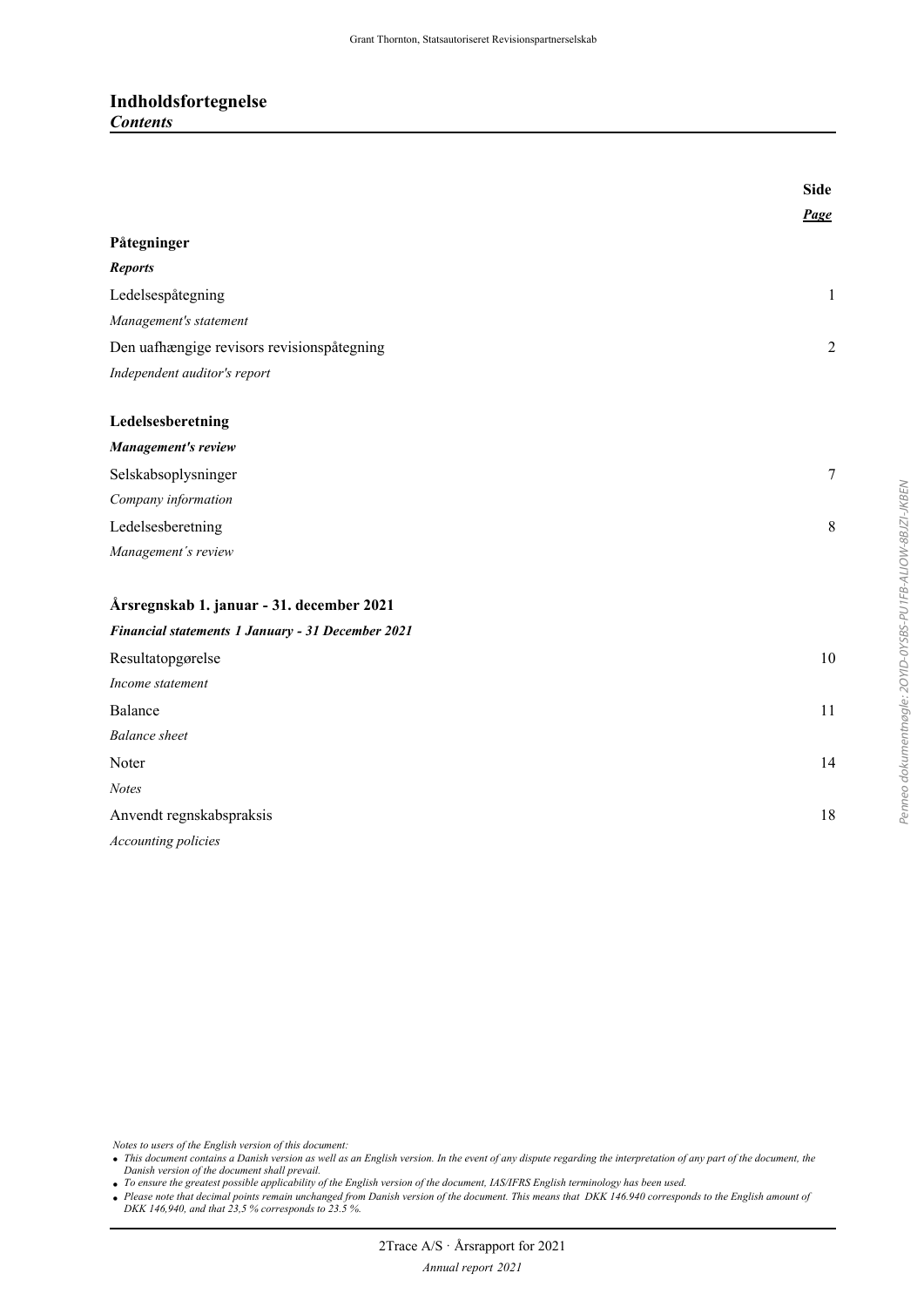Bestyrelse og direktion har dags dato aflagt årsrapporten for 2021 for 2Trace A/S.

Årsrapporten er aflagt i overensstemmelse med årsregn skabsloven.

Vi anser den valgte regnskabspraksis for hensigtsmæssig, og efter vores opfattelse giver årsregnskabet et retvisende billede af selskabets aktiver, passiver og finansielle stilling pr. 31. december 2021 samt af resultatet af selskabets aktiviteter for regnskabsåret 1. januar - 31. december 2021.

Ledelsesberetningen indeholder efter vores opfattelse en retvisende redegørelse for de forhold, som beretningen omhandler.

Årsrapporten indstilles til generalforsamlingens godkendelse.

Søborg, den 28. marts 2022 *Søborg, 28 March 2022*

**Direktion** *Managing Director*

Jan Christian Eyrich

**Bestyrelse** *Board of directors*

formand

Hans Holger Therp **Carl E. Parkander** Michael Jensen

Today, the Board of Directors and the Managing Director have approved the annual report of 2Trace A/S for the financial year 2021.

The annual report has been prepared in accordance with the Danish Financial Statements Act.

We consider the chosen accounting policy to be appropriate, and in our opinion, the financial statements give a true and fair view of the financial position of the Company at 31 December 2021 and of the results of the Company's operations for the financial year 1 January – 31 December 2021.

Further, in our opinion, the Management's review gives a true and fair review of the matters discussed in the Management's review.

We recommend that the annual report be approved at the Annual General Meeting.

 $2$ Trace A/S · Årsrapport for 2021 1 *Annual report 2021*

Bernt Johan Therp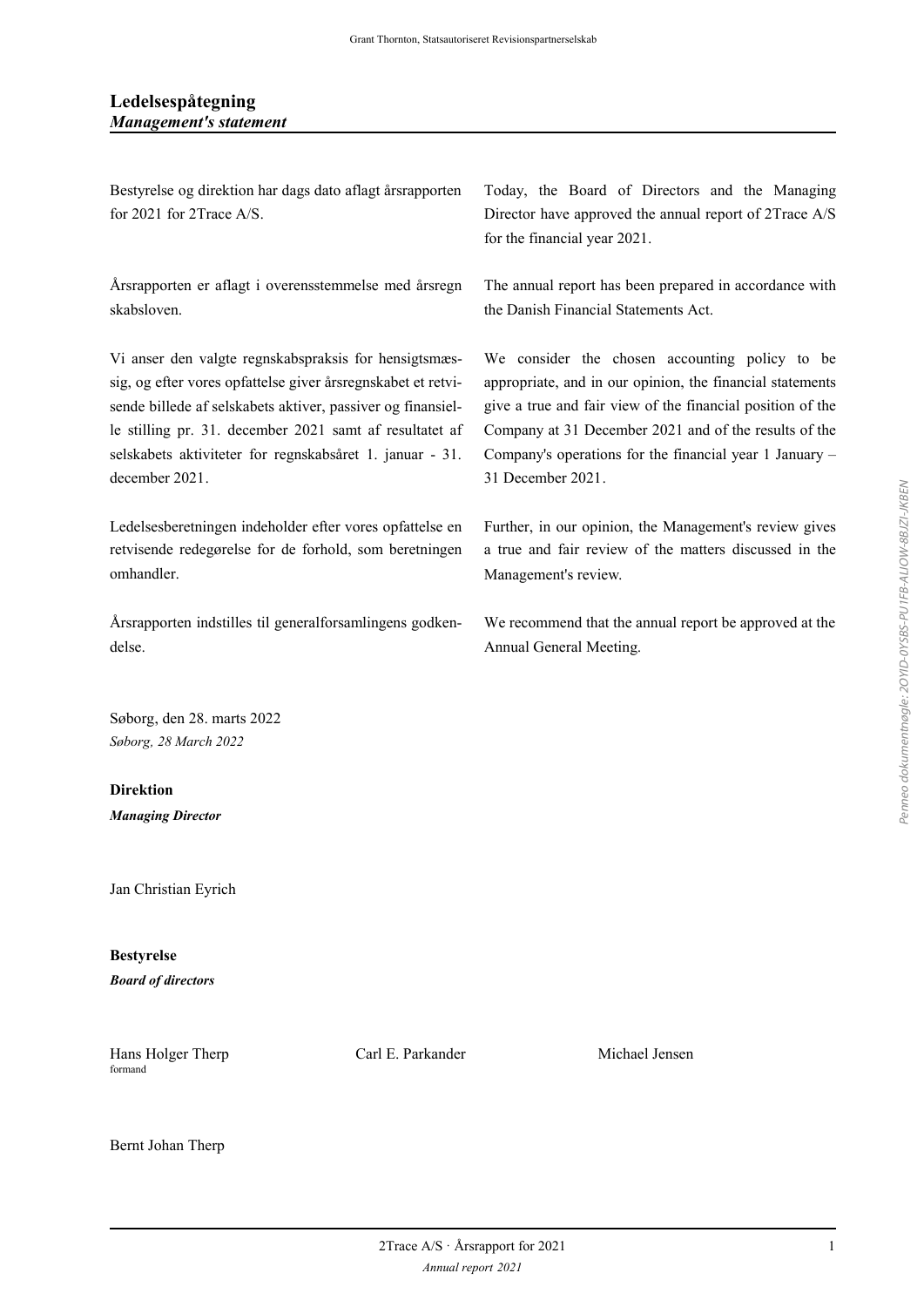#### **Konklusion Opinion**

Vi har revideret årsregnskabet for 2Trace A/S for regnskabsåret 1. januar - 31. december 2021, der omfatter resultatopgørelse, balance, noter og anvendt regnskabspraksis. Årsregnskabet udarbejdes efter årsregnskabsloven.

Det er vores opfattelse, at årsregnskabet giver et retvisende billede af selskabets aktiver, passiver og finansielle stilling pr. 31. december 2021 samt af resultatet af selskabets aktiviteter for regnskabsåret 1. januar - 31. december 2021 i overensstemmelse med årsregnskabsloven.

#### **Grundlag for konklusion** Basis for Opinion

Vi har udført vores revision i overensstemmelse med internationale standarder om revision og de yderligere krav, der er gældende i Danmark. Vores ansvar ifølge disse standarder og krav er nærmere beskrevet i revisionspåtegningens afsnit "Revisors ansvar for revisionen af årsregnskabet". Vi er uafhængige af selskabet i overensstemmelse med International Ethics Standards Board for Accountants' internationale retningslinjer for revisorers etiske adfærd (IESBA Code) og de yderligere etiske krav, der er gældende i Danmark, ligesom vi har opfyldt vores øvrige etiske forpligtelser i henhold til disse krav og IESBA Code. Det er vores opfattelse, at det opnåede revisionsbevis er tilstrækkeligt og egnet som grundlag for vores konklusion.

#### **Til kapitalejerne i 2Trace A/S** To the Shareholders of 2Trace A/S

We have audited the financial statements of 2Trace A/S for the financial year 1 January - 31 December 2021, which comprise income statement, balance sheet, notes and a summary of significant accounting policies, for the Company. The financial statements are prepared under the Danish Financial Statements Act.

In our opinion, the financial statements give a true and fair view of the financial position of the Company at 31 December 2021, and of the results of the Company's operations for the financial year 1 January - 31 December 2021 in accordance with the Danish Financial Statements Act.

We conducted our audit in accordance with International Standards on Auditing (ISAs) and the additional requirements applicable in Denmark. Our responsibilities under those standards and requirements are further described in the "Auditor's Responsibilities for the Audit of the Financial Statements" section of our report. We are independent of the Company in accordance with the International Ethics Standards Board for Accountants' International Code of Ethics for Professional Accountants (IESBA Code) and the additional ethical requirements applicable in Denmark, and we have fulfilled our other ethical responsibilities in accordance with these requirements and the IESBA Code. We believe that the audit evidence we have obtained is sufficient and appropriate to provide a basis for our opinion.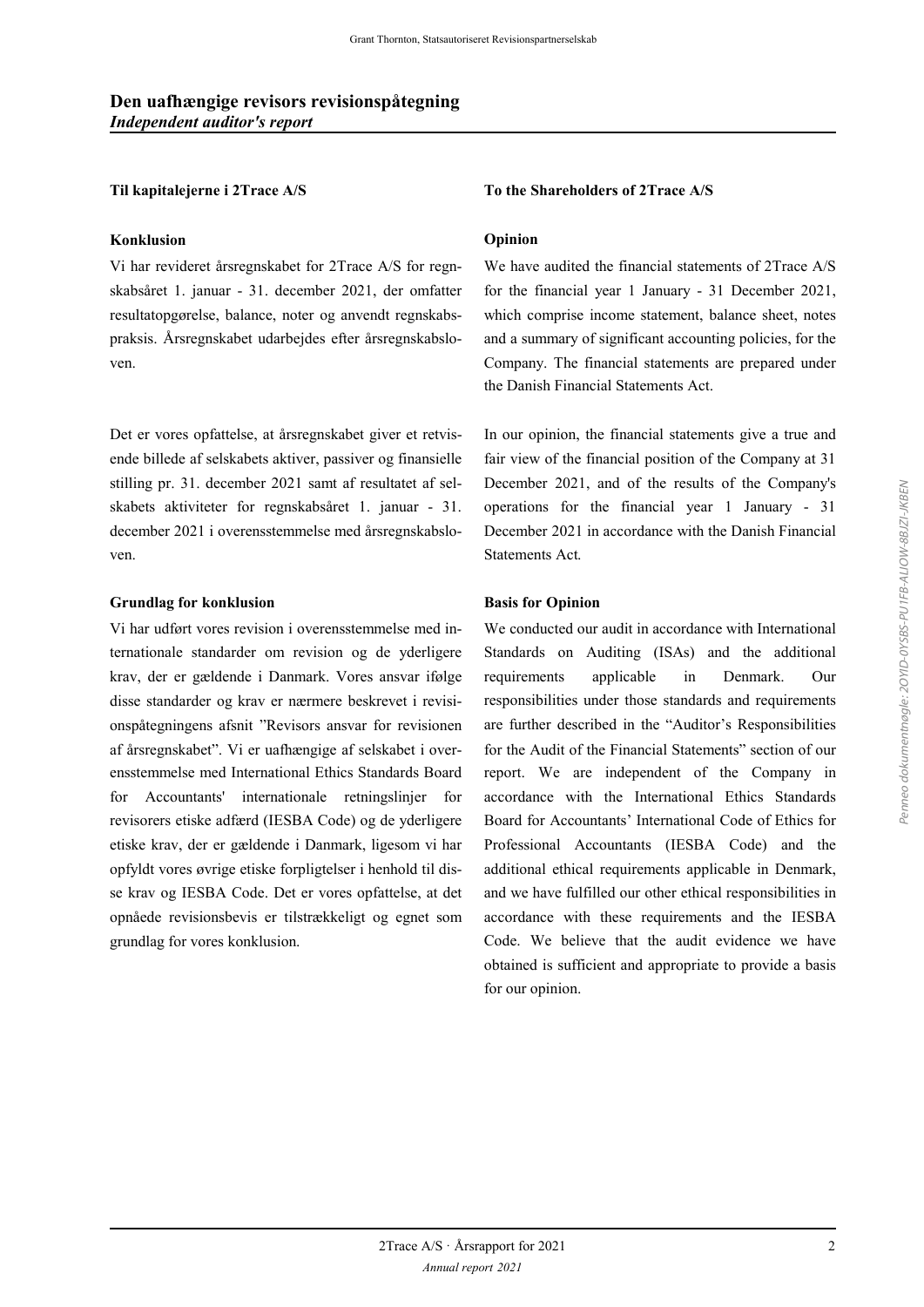Ledelsen har ansvaret for udarbejdelsen af et årsregnskab, der giver et retvisende billede i overensstemmelse med årsregnskabsloven. Ledelsen har endvidere ansvaret for den interne kontrol, som ledelsen anser nødvendig for at udarbejde et årsregnskab uden væsentlig fejlinformation, uanset om denne skyldes besvigelser eller fejl.

Ved udarbejdelsen af årsregnskabet er ledelsen ansvarlig for at vurdere selskabets evne til at fortsætte driften; at oplyse om forhold vedrørende fortsat drift, hvor dette er relevant; samt at udarbejde årsregnskabet på grundlag af regnskabsprincippet om fortsat drift, medmindre ledelsen enten har til hensigt at likvidere selskabet, indstille driften eller ikke har andet realistisk alternativ end at gøre dette.

Vores mål er at opnå høj grad af sikkerhed for, om årsregnskabet som helhed er uden væsentlig fejlinformation, uanset om denne skyldes besvigelser eller fejl, og at afgive en revisionspåtegning med en konklusion. Høj grad af sikkerhed er et højt niveau af sikkerhed, men er ikke en garanti for, at en revision, der udføres i overensstemmelse med internationale standarder om revision og de yderligere krav, der er gældende i Danmark, altid vil afdække væsentlig fejlinformation, når sådan findes. Fejlinformationer kan opstå som følge af besvigelser eller fejl og kan betragtes som væsentlige, hvis det med rimelighed kan forventes, at de enkeltvis eller samlet har indflydelse på de økonomiske beslutninger, som regnskabsbrugerne træffer på grundlag af årsregnskabet.

Som led i en revision, der udføres i overensstemmelse med internationale standarder om revision og de yderligere krav, der er gældende i Danmark, foretager vi faglige vurderinger og opretholder professionel skepsis under revisionen. Herudover:

### **Ledelsens ansvar for årsregnskabet Management's Responsibilities for the Financial Statements**

Management is responsible for the preparation of financial statements that give a true and fair view in accordance with the Danish Financial Statements Act, and for such internal control as Management determines is necessary to enable the preparation of financial statements that are free from material misstatement, whether due to fraud or error.

In preparing the financial statements, Management is responsible for assessing the Company's ability to continue as a going concern, disclosing, as applicable, matters related to going concern and using the going concern basis of accounting in preparing the financial statements unless Management either intends to liquidate the Company or to cease operations, or has no realistic alternative but to do so.

### **Revisors ansvar for revisionen af årsregnskabet Auditor's Responsibilities for the Audit of the Financial Statements**

Our objectives are to obtain reasonable assurance about whether the financial statements as a whole are free from material misstatement, whether due to fraud or error, and to issue an auditor's report that includes our opinion. Reasonable assurance is a high level of assurance, but is not a guarantee that an audit conducted in accordance with ISAs and the additional requirements applicable in Denmark will always detect a material misstatement when it exists. Misstatements can arise from fraud or error and are considered material if, individually or in the aggregate, they could reasonably be expected to influence the economic decisions of users taken on the basis of these financial statements.

As part of an audit conducted in accordance with ISAs and the additional requirements applicable in Denmark, we exercise professional judgment and maintain professional skepticism throughout the audit. We also: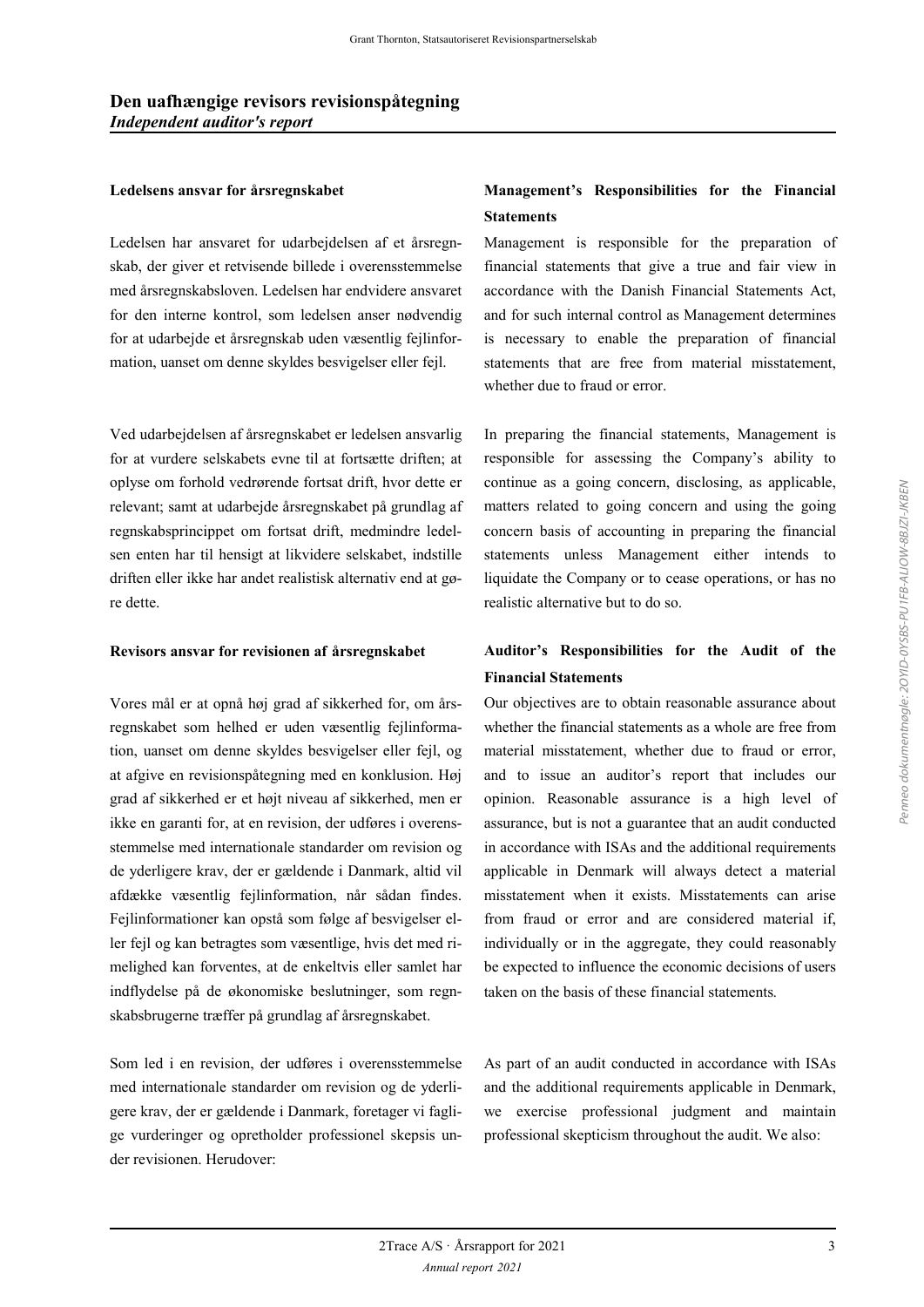- Identificerer og vurderer vi risikoen for væsentlig fejlinformation i årsregnskabet, uanset om denne skyldes besvigelser eller fejl, udformer og udfører revisionshandlinger som reaktion på disse risici samt opnår revisionsbevis, der er tilstrækkeligt og egnet til at danne grundlag for vores konklusion. Risikoen for ikke at opdage væsentlig fejlinformation forårsaget af besvigelser er højere end ved væsentlig fejlinformation forårsaget af fejl, idet besvigelser kan omfatte sammensværgelser, dokumentfalsk, bevidste udeladelser, vildledning eller tilsidesættelse af intern kontrol.
- Opnår vi forståelse af den interne kontrol med relevans for revisionen for at kunne udforme revisionshandlinger, der er passende efter omstændighederne, men ikke for at kunne udtrykke en konklusion om effektiviteten af selskabets interne kontrol.
- Tager vi stilling til, om den regnskabspraksis, som er anvendt af ledelsen, er passende, samt om de regnskabsmæssige skøn og tilknyttede oplysninger, som ledelsen har udarbejdet, er rimelige.
- Identify and assess the risks of material misstatement of the financial statements, whether due to fraud or error, design and perform audit procedures responsive to those risks, and obtain audit evidence that is sufficient and appropriate to provide a basis for our opinion. The risk of not detecting a material misstatement resulting from fraud is higher than for one resulting from error as fraud may involve collusion, forgery, intentional omissions, misrepresentations, or the override of internal control.
- Obtain an understanding of internal control relevant to the audit in order to design audit procedures that are appropriate in the circumstances, but not for the purpose of expressing an opinion on the effectiveness of the Company's internal control.
- Evaluate the appropriateness of accounting policies used and the reasonableness of accounting estimates and related disclosures made by Management.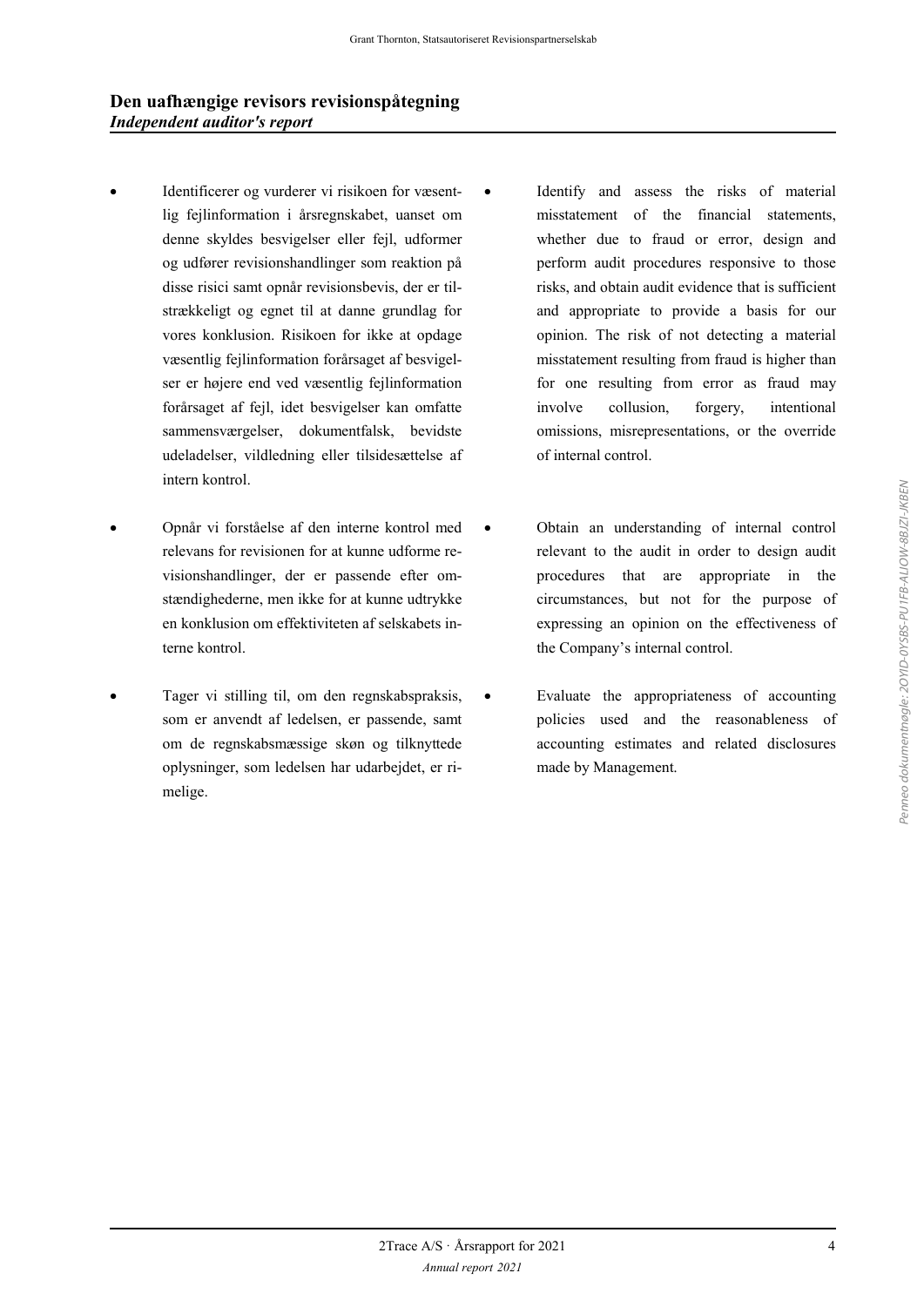### **Den uafhængige revisors revisionspåtegning** *Independent auditor's report*

- Konkluderer vi, om ledelsens udarbejdelse af årsregnskabet på grundlag af regnskabsprincippet om fortsat drift er passende, samt om der på grundlag af det opnåede revisionsbevis er væsentlig usikkerhed forbundet med begivenheder eller forhold, der kan skabe betydelig tvivl om selskabets evne til at fortsætte driften. Hvis vi konkluderer, at der er en væsentlig usikkerhed, skal vi i vores revisionspåtegning gøre opmærksom på oplysninger herom i årsregnskabet eller, hvis sådanne oplysninger ikke er tilstrækkelige, modificere vores konklusion. Vores konklusioner er baseret på det revisionsbevis, der er opnået frem til datoen for vores revisionspåtegning. Fremtidige begivenheder eller forhold kan dog medføre, at selskabet ikke længere kan fortsætte driften.
- Tager vi stilling til den samlede præsentation, struktur og indhold af årsregnskabet, herunder noteoplysningerne, samt om årsregnskabet afspejler de underliggende transaktioner og begivenheder på en sådan måde, at der gives et retvisende billede heraf.

Vi kommunikerer med den øverste ledelse om blandt andet det planlagte omfang og den tidsmæssige placering af revisionen samt betydelige revisionsmæssige observationer, herunder eventuelle betydelige mangler i intern kontrol, som vi identificerer under revisionen.

Vores konklusion om årsregnskabet omfatter ikke ledelsesberetningen, og vi udtrykker ingen form for konklusion med sikkerhed om ledelsesberetningen.

- Conclude on the appropriateness of Management's use of the going concern basis of accounting in preparing the financial statements and, based on the audit evidence obtained, whether a material uncertainty exists related to events or conditions that may cast significant doubt on the Company's ability to continue as a going concern. If we conclude that a material uncertainty exists, we are required to draw attention in our auditor's report to the related disclosures in the financial statements or, if such disclosures are inadequate, to modify our opinion. Our conclusions are based on the audit evidence obtained up to the date of our auditor's report. However, future events or conditions may cause the Company to cease to continue as a going concern.
- Evaluate the overall presentation, structure and contents of the financial statements, including the disclosures, and whether the financial statements represent the underlying transactions and events in a manner that gives a true and fair view.

We communicate with those charged with governance regarding, among other matters, the planned scope and timing of the audit and significant audit findings, including any significant deficiencies in internal control that we identify during our audit.

#### **Udtalelse om ledelsesberetningen Statement on Management's Review**

Ledelsen er ansvarlig for ledelsesberetningen. Management is responsible for Management's Review.

Our opinion on the financial statements does not cover Management's Review, and we do not express any form of assurance conclusion thereon.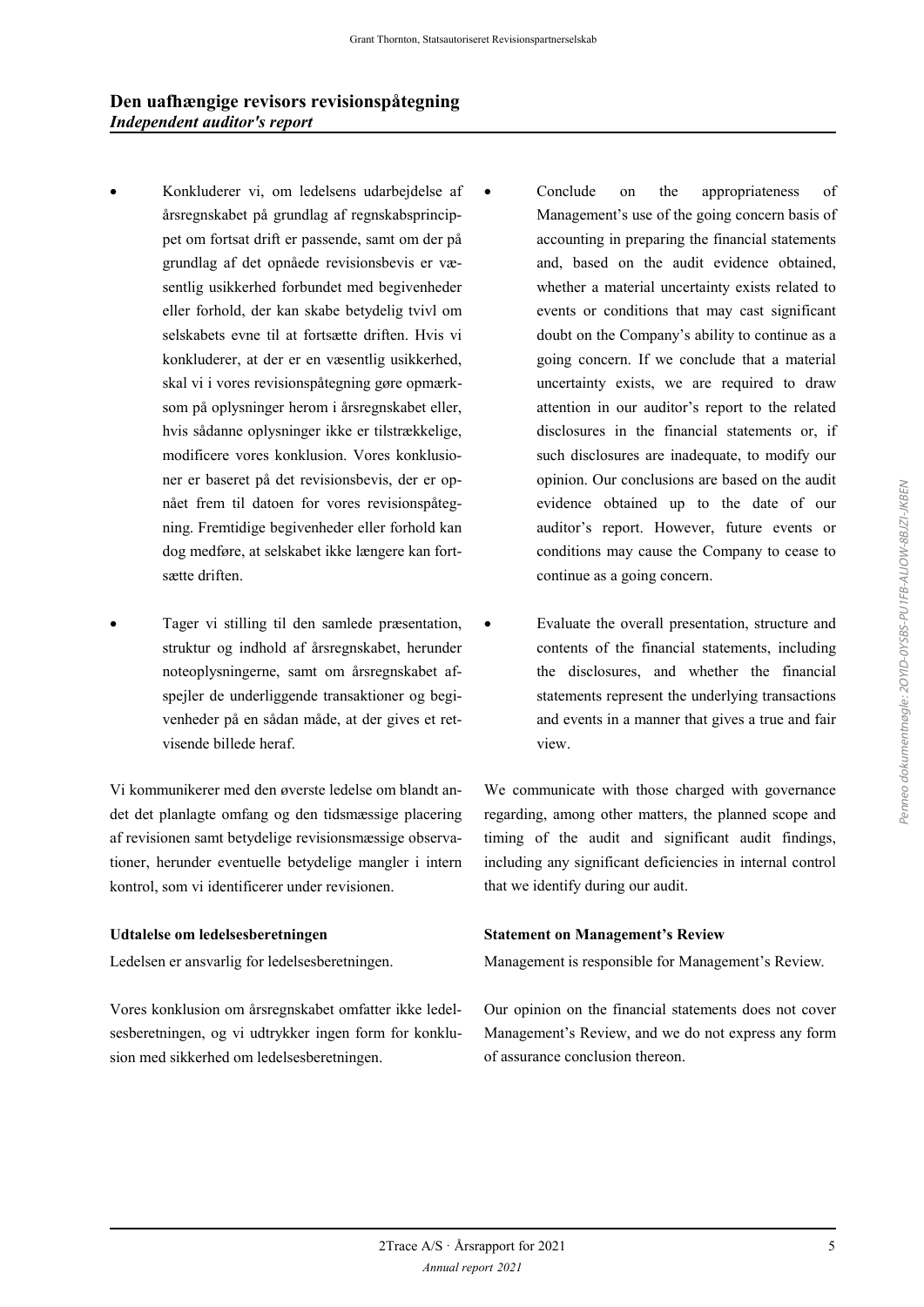I tilknytning til vores revision af årsregnskabet er det vores ansvar at læse ledelsesberetningen og i den forbindelse overveje, om ledelsesberetningen er væsentligt inkonsistent med årsregnskabet eller vores viden opnået ved revisionen eller på anden måde synes at indeholde væsentlig fejlinformation.

Vores ansvar er derudover at overveje, om ledelsesberetningen indeholder krævede oplysninger i henhold til årsregnskabsloven.

Baseret på det udførte arbejde er det vores opfattelse, at ledelsesberetningen er i overensstemmelse med årsregnskabet og er udarbejdet i overensstemmelse med årsregnskabslovens krav. Vi har ikke fundet væsentlig fejlinformation i ledelsesberetningen.

In connection with our audit of the financial statements, our responsibility is to read Management's Review and, in doing so, consider whether Management's Review is materially inconsistent with the financial statements or our knowledge obtained during the audit, or otherwise appears to be materially misstated.

Moreover, it is our responsibility to consider whether Management's Review provides the information required under the Danish Financial Statements Act.

Based on the work we have performed, we conclude that Management's Review is in accordance with the financial statements and has been prepared in accordance with the requirements of the Danish Financial Statement Act. We did not identify any material misstatement of Management's Review.

Hillerød, den 28. marts 2022 *Hillerød, 28 March 2022*

### **Grant Thornton**

Statsautoriseret Revisionspartnerselskab *State Authorised Public Accountants* CVR-nr. 34 20 99 36 *Company reg. no. 34 20 99 36*

Maibritt Nygaard Claus Koskelin statsautoriseret revisor statsautoriseret revisor *State Authorised Public Accountant State Authorised Public Accountant*

mne30140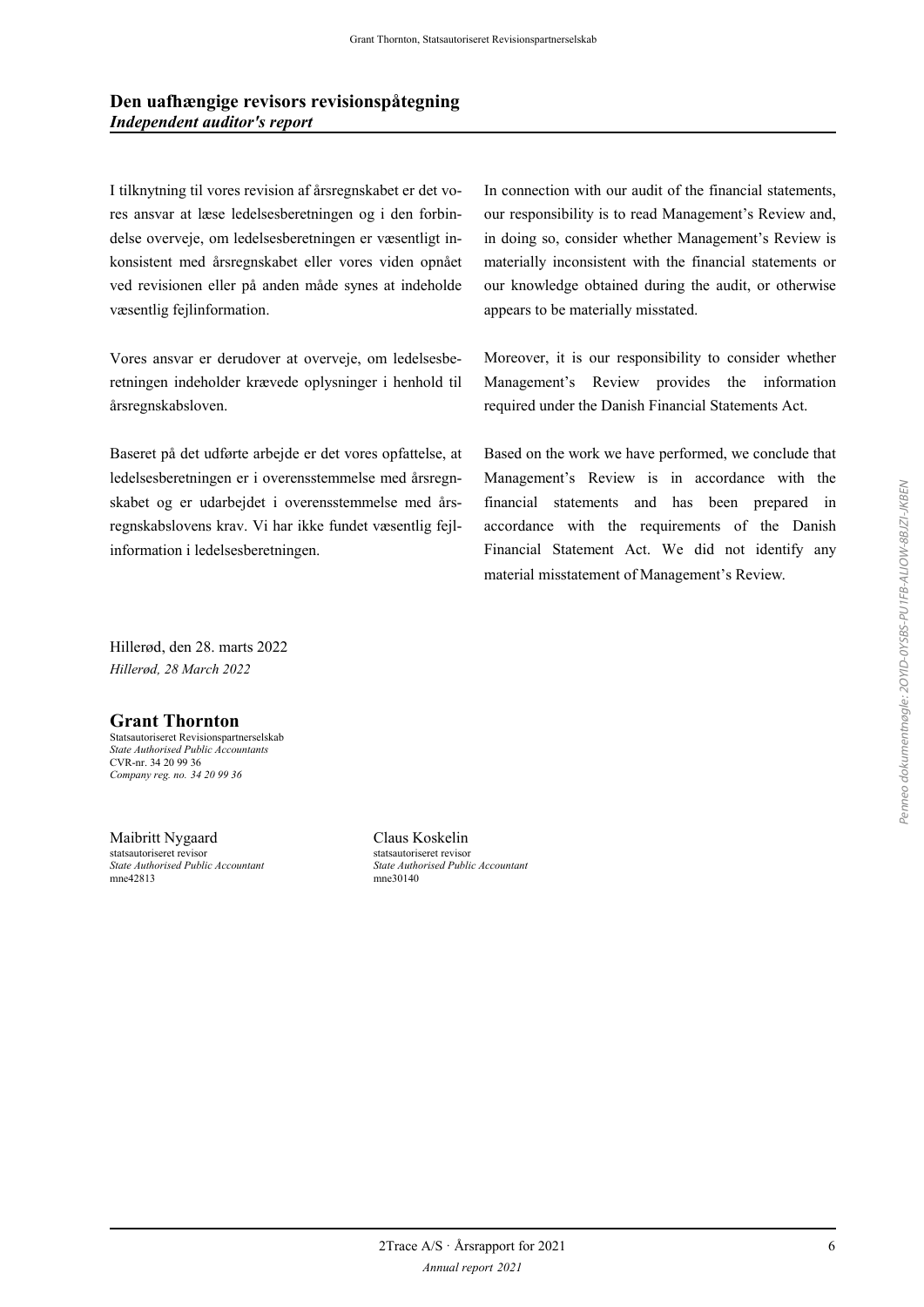### **Selskabsoplysninger** *Company information*

| Selskabet                 | 2Trace A/S                 |                                                          |  |  |
|---------------------------|----------------------------|----------------------------------------------------------|--|--|
| The company               | Dynamovej 6                |                                                          |  |  |
|                           | 2860 Søborg                |                                                          |  |  |
|                           |                            |                                                          |  |  |
|                           | Telefon:                   | 70 70 77 25                                              |  |  |
|                           | Phone                      |                                                          |  |  |
|                           | $CVR$ -nr.:                | 31 05 67 64                                              |  |  |
|                           | Company reg. no.           |                                                          |  |  |
|                           | Stiftet:                   | 22. oktober 2007                                         |  |  |
|                           | Established:               | 22 October 2007                                          |  |  |
|                           | Hjemsted:                  | Søborg                                                   |  |  |
|                           | Domicile:                  |                                                          |  |  |
|                           | Regnskabsår:               | 1. januar - 31. december                                 |  |  |
|                           | Financial year:            | 1 January - 31 December                                  |  |  |
| <b>Bestyrelse</b>         | Hans Holger Therp, formand |                                                          |  |  |
| <b>Board of directors</b> | Carl E. Parkander          |                                                          |  |  |
|                           | Michael Jensen             |                                                          |  |  |
| Bernt Johan Therp         |                            |                                                          |  |  |
| <b>Direktion</b>          | Jan Christian Eyrich       |                                                          |  |  |
| <b>Managing Director</b>  |                            |                                                          |  |  |
| <b>Revision</b>           |                            | Grant Thornton, Statsautoriseret Revisionspartnerselskab |  |  |
| <b>Auditors</b>           | Nordstensvej 11            |                                                          |  |  |
| 3400 Hillerød             |                            |                                                          |  |  |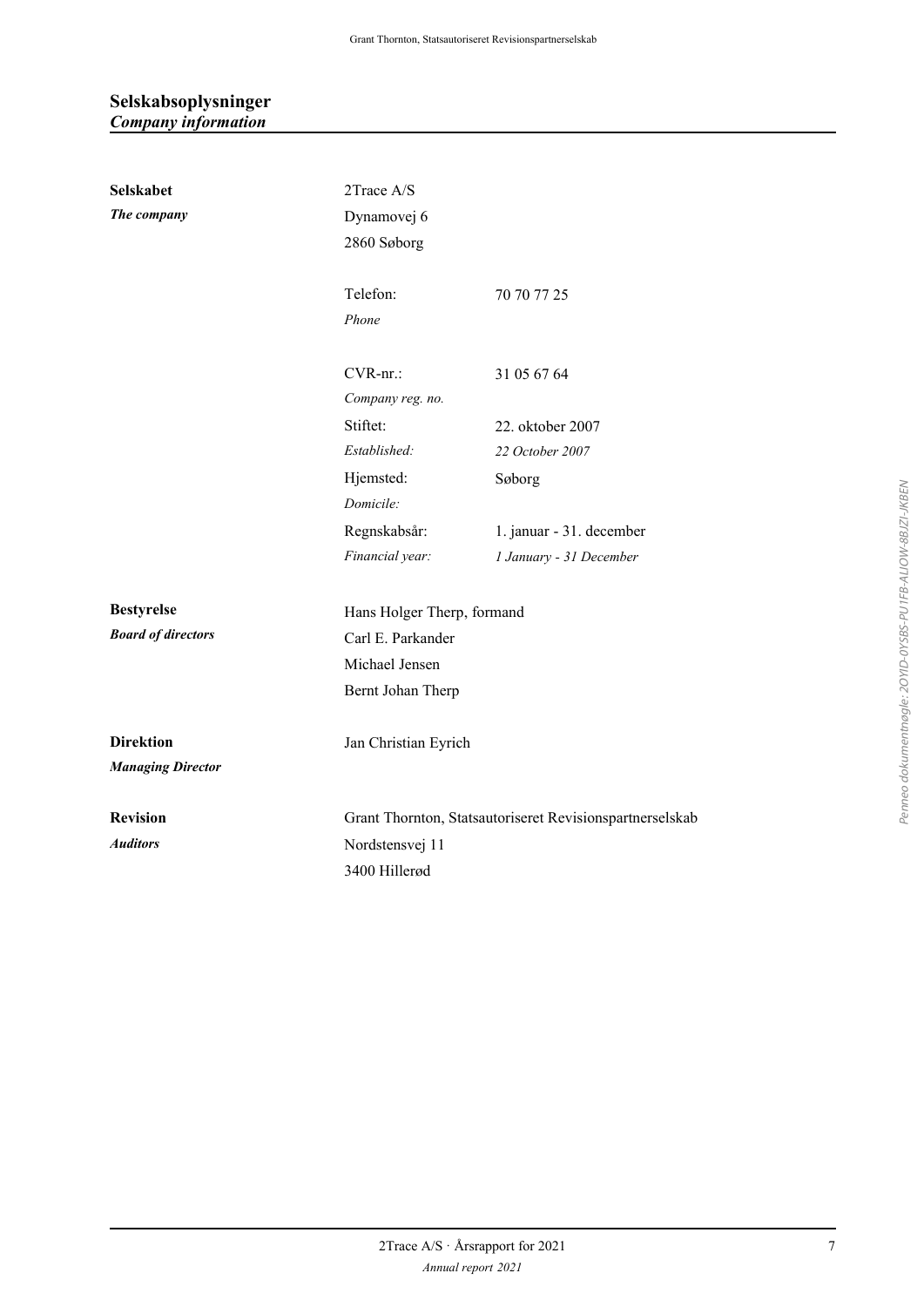### **Ledelsesberetning** *Management´s review*

Selskabets aktivitet har i lighed med tidligere år omfattet løsninger baseret på RFID-teknologi.

Det er en dedikeret målsætning for 2Trace A/S at udvikle praktiske og effektive RFID-applikationer til kunder, som hurtigt og nemt kan integreres med virksomhedssystemer. Applikationerne er baseret på den egenudviklede middleware TagTrace.

2Trace A/S forretningsmodel er tilpasset med en lav, fast, omkostningsbase og fokus på levering af effektive løsninger til kunderne. Samtidig giver forretningsmodellen plads til hurtig ekspansion gennem en mere variabel omkostningsstruktur.

2Trace A/S har gennem 2021, primært fokuseret på at videreudvikle og levere Smart Textiles, som vi har et delt ejerskab af sammen med Elis. Udviklingen af Smart Textiles har i 2021 været koncentreret omkring et nyt koncept kaldet Elis Connect, som skal bruges til kunder i hotel og restaurationsbranchen.

Selskabet og kunderne har været påvirket af Corona, som har begrænset nogle aktiviteter og nye installationer. Selskabet har benyttet hjælpepakkerne ved hjemsendelse af medarbejdere i perioder. I alt er modtaget ca. tkr. 500 i lønkompensation. Det er trods alt lykkedes at vokse omsætning og bruttoavance så resultatet efter skat blev kr. 2,4 mio., hvilket anses for meget tilfredsstillende.

#### **Selskabets væsentligste aktiviteter The principal activities of the company**

Like previous years, the principal activities comprise solutions based on RFID -technology.

It is a dedicated goal for 2Trace A / S to develop practical and efficient RFID-applications for customers who can quickly and easily integrate with enterprise systems. The applications are based on the proprietary middleware TagTrace.

2Trace A / S business model is adapted with a low, fixed, cost base and focus on delivering effective solutions to customers. At the same time, the business model allows for rapid expansion through a more variable cost structure.

Through 2021, 2Trace A / S has primarily focused on further developing and delivering Smart Textiles, with which we share ownership with Elis. The development of SmartTextiles has in 2021 been focused on a new concept named Elis Connect, which is to be used for customers in the hotel- and restaurant businesses.

The company og the customers has been effected from Corona, which has limited some activities and new installations. The company has received payments from some of the financial packages provided from the Danish Government by sending employees home for different periods. In total an amount of approximately DKK 500 has been received . Despite this is has been possible to see a growth in revenue and gross-profit, with a total profit after taxes to an amount of DKK 2,4 mio., which we define as very satisfying.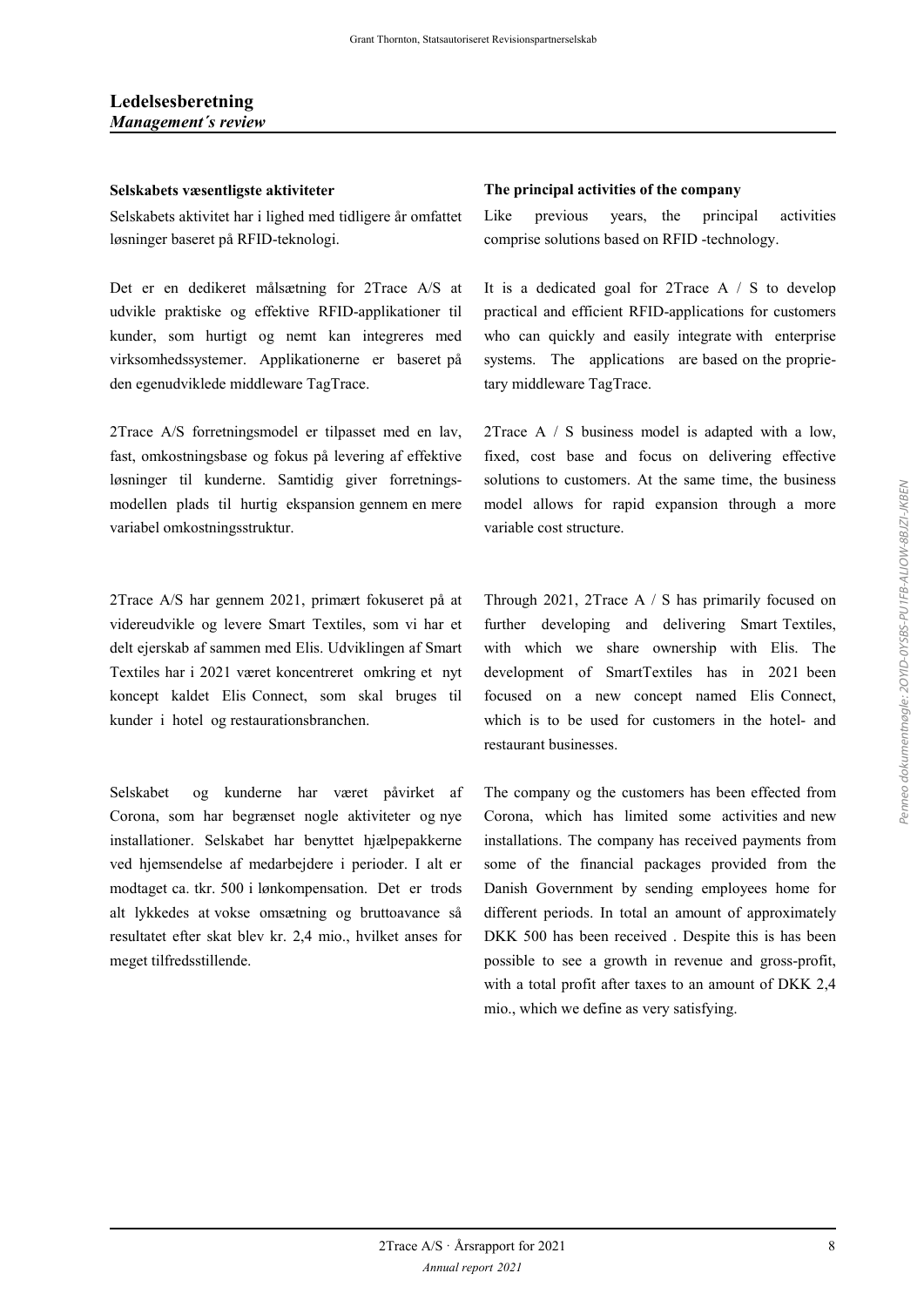### **Ledelsesberetning** *Management´s review*

Smart Textiles henvender sig til kunder inden for hospital sektoren, plejehjemssektoren, hotel- branchen samt den farmaceutiske industri. Disse sektorer/ industrier har store udviklings- muligheder, da RFID kan give nye store effektiviseringer og nye forretningsmuligheder, som ikke tidligere har været mulig.

2Trace A/S har fortsat store forventninger til salg af Smart Textiles løsninger de kommende år sammen med Elis til deres kunder i Europa, og er pt. i gang med installationer i Frankrig samt Holland. Salget gennem Elis blev som forventet i 2021.

Der har i 2021 været brugt en del energi på sammen med vores Amerikanske partner Positek at få Smart Textiles introduceret på Market i USA. Vi har haft god succes med dette og har installeret løsningen på 3 hospitaler i New York området. I USA sælger vi løsningen som en Cloud baseret tjeneste hvor hospitalerne betaler for at anvende løsningen pr. måned. Vi forventer sammen med Positek at leverer flere løsninger de kommende år.

Det er ledelsens vurdering, at RFID-teknologien rummer et profitabelt forretningsgrundlag.

2Trace har i året haft fokus på løsninger til industrivaskerier og hospitalssektoren, og den indsats har resulteret i et positivt resultat. Årets bruttofortjeneste udgør t.kr. 8.025 mod t.kr. 7.139 sidste år. Det ordinære resultat efter skat udgør t.kr. 2.404 mod t.kr. 1.708 sidste år. Ledelsen anser årets resultat for tilfredsstillende.

SmartGarment is aimed at customers in the hospital sector, the care homes sector, the hotel industry and the pharmaceutical industry. These sectors / industries have great development opportunities as RFID can provide new major efficiency improvements and new business opportunities that have not previously.

2Trace A / S continues to have high expectations for the sale of Smart Textile's solutions in the coming years together with Elis to their customers in Europe and is currently working on installations in France and the Netherlands. Sales through Elis were as expected in 2021.

In 2021, a lot of energy has been spent on working with our American partner Positek to get Smart Textiles introduced to the US Market. We have had good success with this and have installed the solution at 3 hospitals in the New York area. In the US, we sell the solution as a Cloud based service where the hospitals pay to use the solution per. month. Together with Positek, we expect to deliver more solutions in the coming years.

Management believes that RFID-technology provides a profitable business base.

### **Udvikling i aktiviteter og økonomiske forhold Development in activities and financial matters**

2Trace has focused on solutions for industrial laundries and the hospital sector during the year, and this effort has resulted in a positive result. The gross profit for the year totals TDKK 8.025 against TDKK 7.139 last year. Income or loss from ordinary activities after tax totals TDKK 2.404 against TDKK 1.708 last year. Management considers the net profit or loss for the year satisfactory.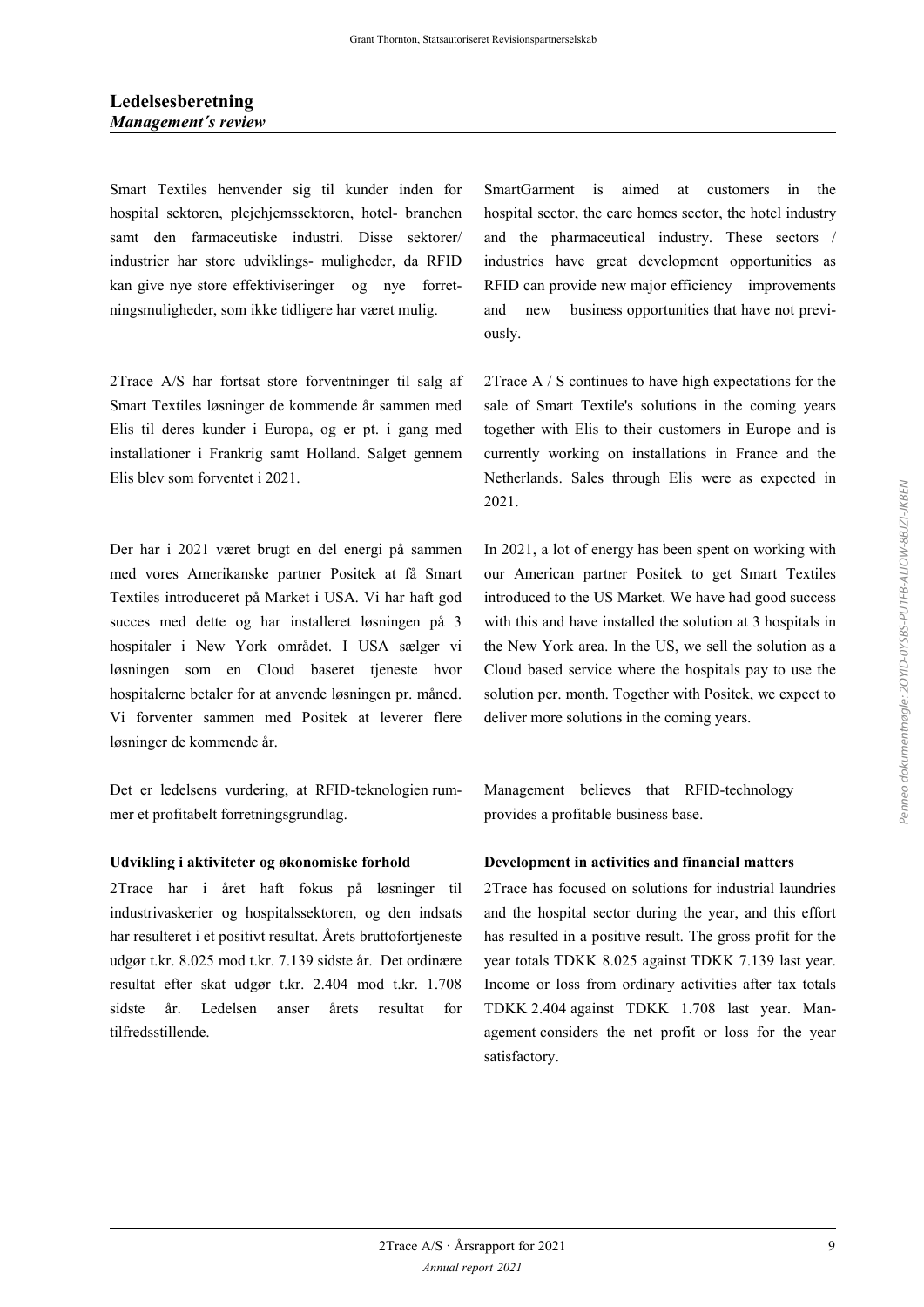### **Resultatopgørelse 1. januar - 31. december** *Income statement 1 January - 31 December*

### *Amounts concerning 2021: DKK.*

*Amounts concerning 2020: DKK thousand.*

| Note           |                                                     | 2021<br>kr.      | 2020<br>t.kr.    |
|----------------|-----------------------------------------------------|------------------|------------------|
|                | <b>Bruttofortjeneste</b><br><b>Gross profit</b>     | 8.090.933        | 7.139            |
|                |                                                     |                  |                  |
| $\overline{2}$ | Personaleomkostninger                               |                  |                  |
|                | Staff costs                                         | $-5.565.680$     | $-4.901$         |
|                | Af- og nedskrivninger af anlægsaktiver              |                  |                  |
|                | Depreciation and writedown relating to fixed assets | $-353.252$       | $-617$           |
|                | <b>Driftsresultat</b>                               |                  |                  |
|                | <b>Operating profit</b>                             | 2.172.001        | 1.621            |
|                | Andre finansielle indtægter                         |                  |                  |
|                | Other financial income                              | 87.057           | $\boldsymbol{0}$ |
|                | Øvrige finansielle omkostninger                     |                  |                  |
|                | Other financial expenses                            | $-24.920$        | $-40$            |
|                | <b>Resultat før skat</b>                            |                  |                  |
|                | Pre-tax net profit or loss                          | 2.234.138        | 1.581            |
|                | Skat af årets resultat                              |                  |                  |
|                | Tax on ordinary results                             | $\boldsymbol{0}$ | 127              |
|                | Årets resultat                                      |                  |                  |
|                | Net profit or loss for the year                     | 2.234.138        | 1.708            |
|                | Forslag til resultatdisponering:                    |                  |                  |
|                | Proposed appropriation of net profit:               |                  |                  |
|                | Overføres til overført resultat                     |                  |                  |
|                | Transferred to retained earnings                    | 2.234.138        | 1.708            |
|                | Disponeret i alt                                    |                  |                  |
|                | <b>Total allocations and transfers</b>              | 2.234.138        | 1.708            |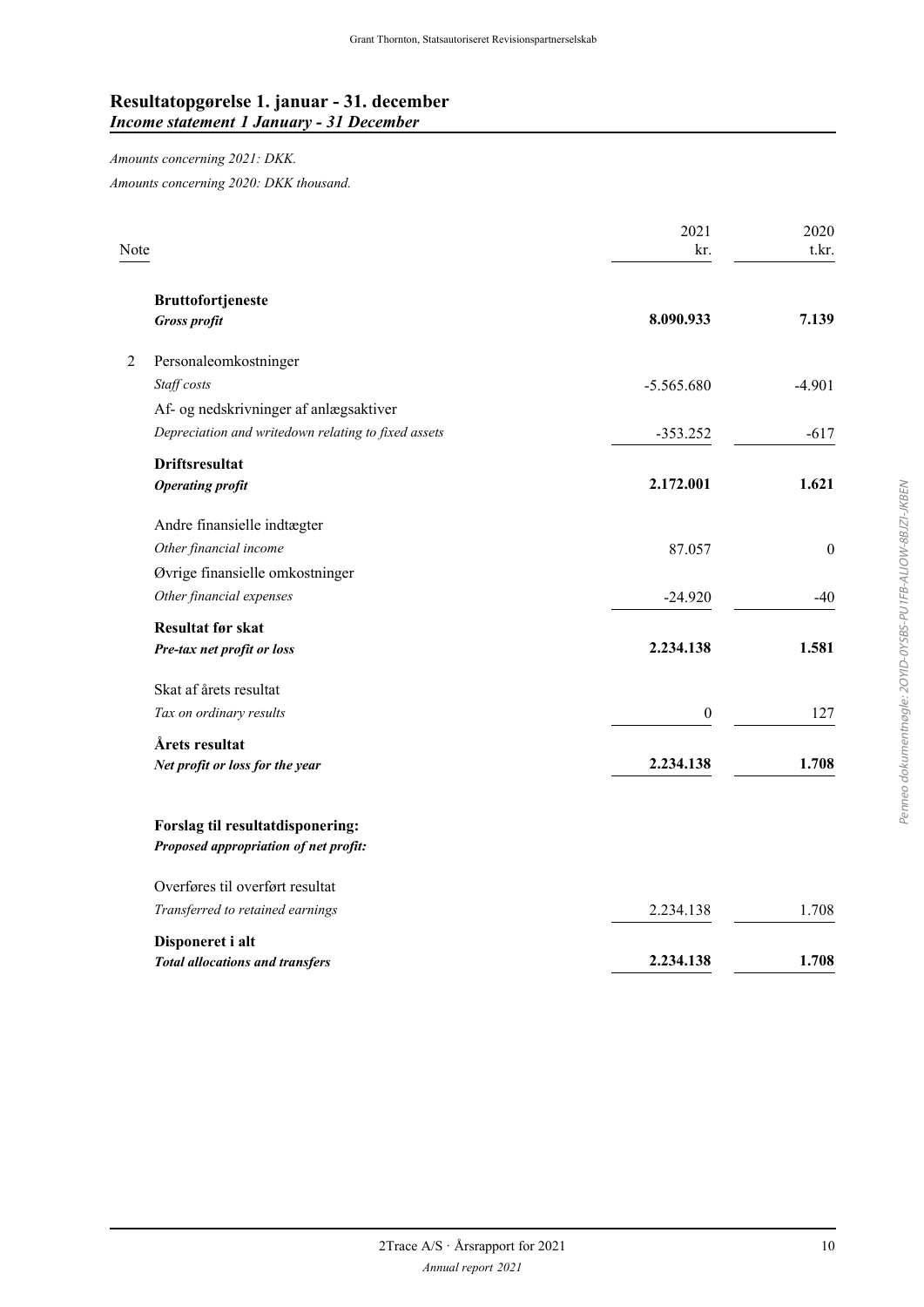### **Balance 31. december** *Balance sheet at 31 December*

*Amounts concerning 2021: DKK. Amounts concerning 2020: DKK thousand.*

**Aktiver**

*Total assets*

*Assets* 2021 2020 Note that the contract of the contract of the contract of the contract of the contract of the contract of the contract of the contract of the contract of the contract of the contract of the contract of the contract of the **Anlægsaktiver** *Non-current assets* 3 Færdiggjorte udviklingsprojekter, herunder patenter og lignende rettigheder, der stammer fra udviklingsprojekter *Completed development projects, including patents and similar rights arising from development projects* 311.280 665 Immaterielle anlægsaktiver i alt *Total intangible assets* 311.280 665 **Anlægsaktiver i alt** *Total non-current assets* **311.280 665 Omsætningsaktiver** *Current assets* Råvarer og hjælpematerialer *Raw materials and consumables* 1.185.671 841 Varebeholdninger i alt *Total inventories* 1.185.671 841 Tilgodehavender fra salg og tjenesteydelser *Trade debtors* 3.724.570 2.839 Andre tilgodehavender *Other debtors* 0 240 Tilgodehavende hos virksomhedsdeltagere og ledelse *Receivables from owners and management* 2.607.753 0 Periodeafgrænsningsposter *Prepayments* 76.280 169 Tilgodehavender i alt *Total receivables* 6.408.603 3.248 Likvide beholdninger *Cash and cash equivalents* 864.222 4.275 **Omsætningsaktiver i alt** *Total current assets* **8.458.496 8.364 Aktiver i alt 8.769.776 9.029**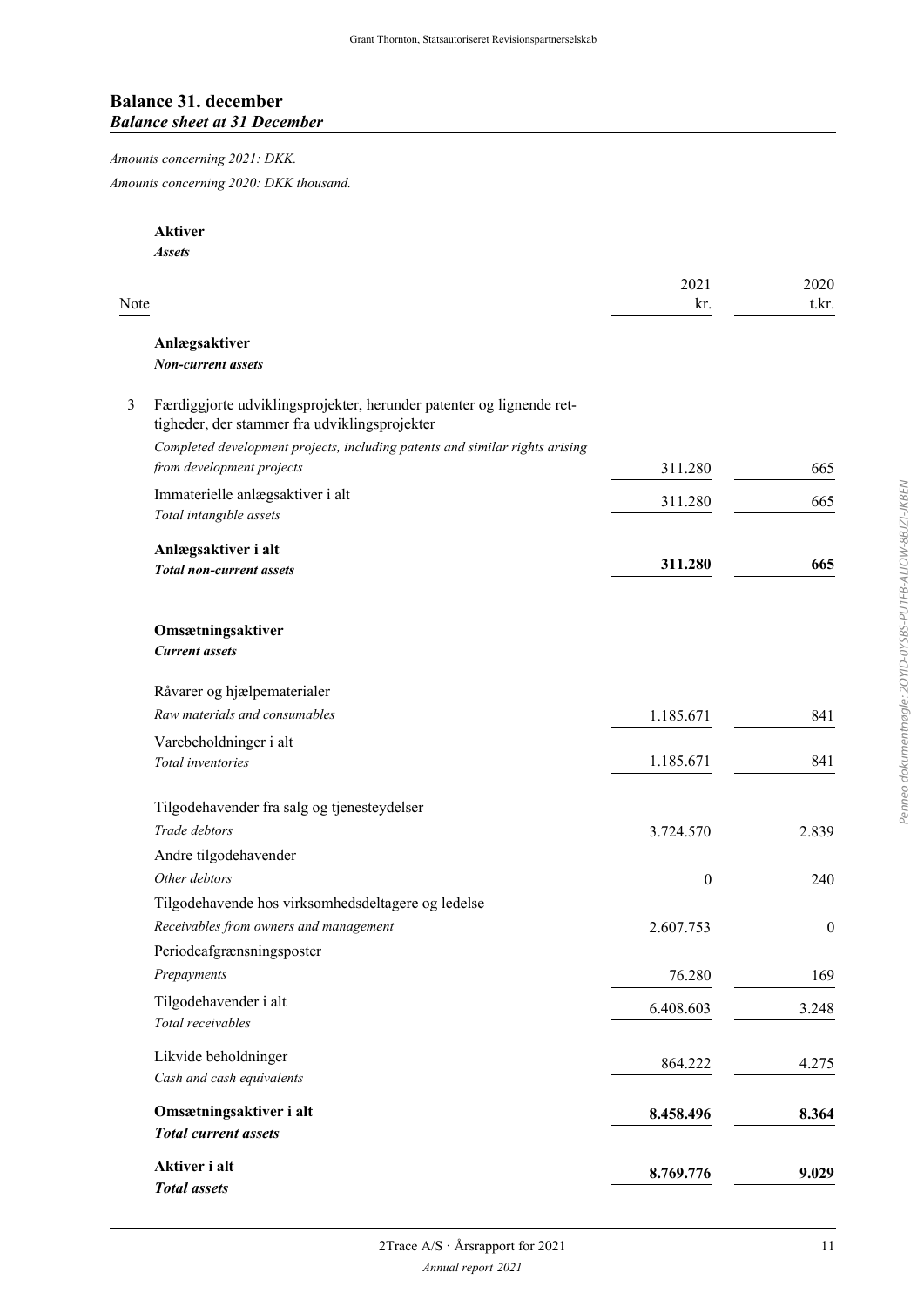### **Balance 31. december** *Balance sheet at 31 December*

*Amounts concerning 2021: DKK. Amounts concerning 2020: DKK thousand.*

#### **Passiver**

*Equity and liabilities*

| Note                                                             | 2021<br>kr. | 2020<br>t.kr.    |
|------------------------------------------------------------------|-------------|------------------|
| Egenkapital<br>Equity                                            |             |                  |
| Virksomhedskapital                                               |             |                  |
| Contributed capital                                              | 3.000.000   | 3.000            |
| Reserve for udviklingsomkostninger<br>5                          |             |                  |
| Reserve for development costs                                    | 242.802     | 518              |
| Overført resultat                                                |             |                  |
| Results brought forward                                          | 1.589.530   | $-920$           |
| Egenkapital i alt                                                |             |                  |
| <b>Total equity</b>                                              | 4.832.332   | 2.598            |
| Gældsforpligtelser<br>Long term labilities other than provisions |             |                  |
| Anden gæld                                                       |             |                  |
| Other debts                                                      | 313.054     | $\boldsymbol{0}$ |
| Langfristede gældsforpligtelser i alt                            |             |                  |
| Total long term liabilities other than provisions                | 313.054     | $\boldsymbol{0}$ |
| Leverandører af varer og tjenesteydelser                         |             |                  |
| Trade creditors                                                  | 1.113.988   | 1.898            |
| Anden gæld                                                       |             |                  |
| Other debts                                                      | 863.589     | 3.116            |
| Periodeafgrænsningsposter                                        |             |                  |
| Deferred income                                                  | 1.646.813   | 1.417            |
| Kortfristede gældsforpligtelser i alt                            |             |                  |
| Total short term liabilities other than provisions               | 3.624.390   | 6.431            |
| Gældsforpligtelser i alt                                         |             |                  |
| Total liabilities other than provisions                          | 3.937.444   | 6.431            |
| Passiver i alt                                                   |             |                  |
| <b>Total equity and liabilities</b>                              | 8.769.776   | 9.029            |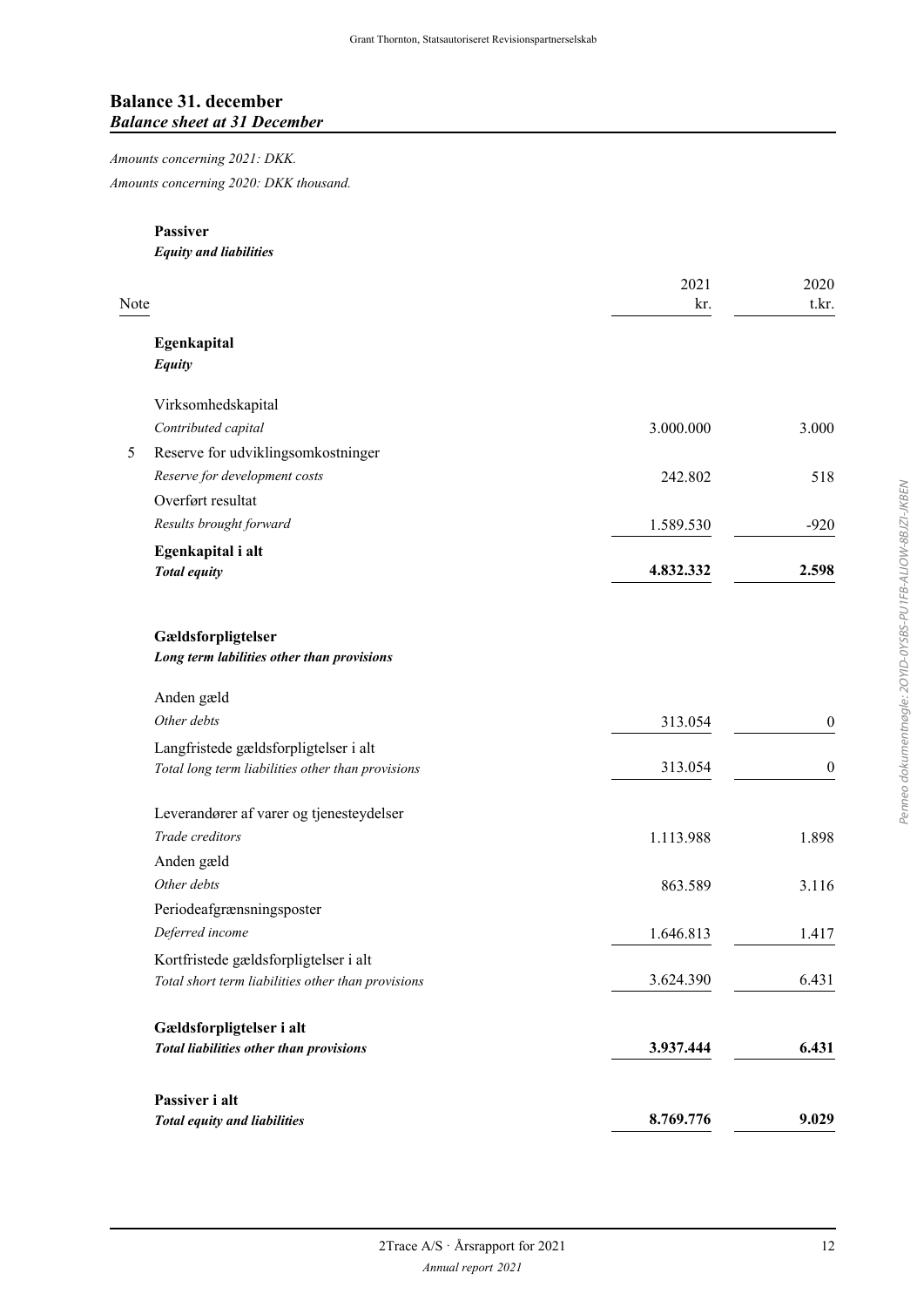### **Balance 31. december** *Balance sheet at 31 December*

*Amounts concerning 2021: DKK. Amounts concerning 2020: DKK thousand.*

> **Passiver** *Equity and liabilities*

Note

- **1 Særlige poster** *Special items*
- **6 Eventualposter** *Contingencies*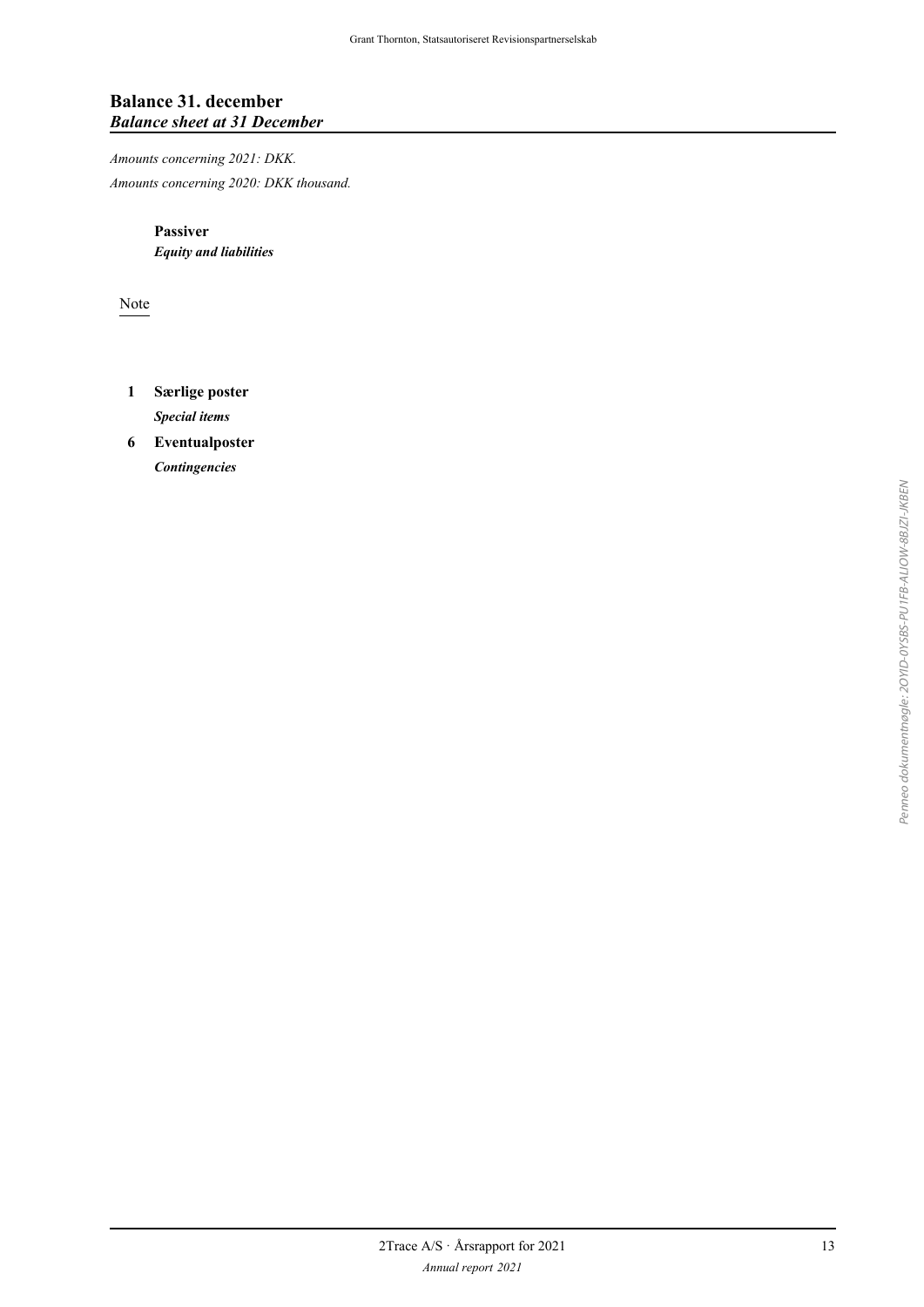*Amounts concerning 2021: DKK. Amounts concerning 2020: DKK thousand.*

#### **1. Særlige poster** *Special items*

Særlige poster omfatter væsentlige indtægter og omkostninger, der har en særlig karakter i forhold til virksomhedens indtjeningsskabende driftsaktiviteter, såsom omkostninger til omfattende strukturering af processer og grundlæggende strukturmæssige tilpasninger samt eventuelle afhændelsesgevinster og -tab i tilknytning hertil, og som over tid har væsentlig betydning. I særlige poster indgår også andre væsentlige beløb af engangskarakter.

*Special items include significant income and expenses of a special nature relative to the enterprise's ordinary operating activities, such as the cost of extensive structuring of processes and fundamental structural adjustments and any related gains on disposal and losses which, over time, have a significant impact. Special items also include other significant amounts of a nonrecurring nature.*

Særlige poster for året er specificeret nedenfor, herunder hvor disse er indregnet i resultatopgørelsen. *Special items for the year are specified below, indicating where they are recognised in the income statement.*

|                                                                                     | 2021<br>kr. | 2020<br>t.kr. |
|-------------------------------------------------------------------------------------|-------------|---------------|
| Indtægter:                                                                          |             |               |
| Income:                                                                             |             |               |
| COVID-19 Lønkompensation                                                            |             |               |
| COVID-19 Salary compensation                                                        | 235.484     | 469.477       |
|                                                                                     | 235.484     | 469.477       |
| Særlige poster indgår på følgende linjer i årsregnskabet:                           |             |               |
| Special items are recognised in the following items in the financial<br>statements: |             |               |
| Andre driftsindtægter                                                               |             |               |
| Other operating income                                                              | 235.484     | 469.477       |
| Resultat af særlige poster netto                                                    |             |               |
| Profit of special items, net                                                        | 235.484     | 469.477       |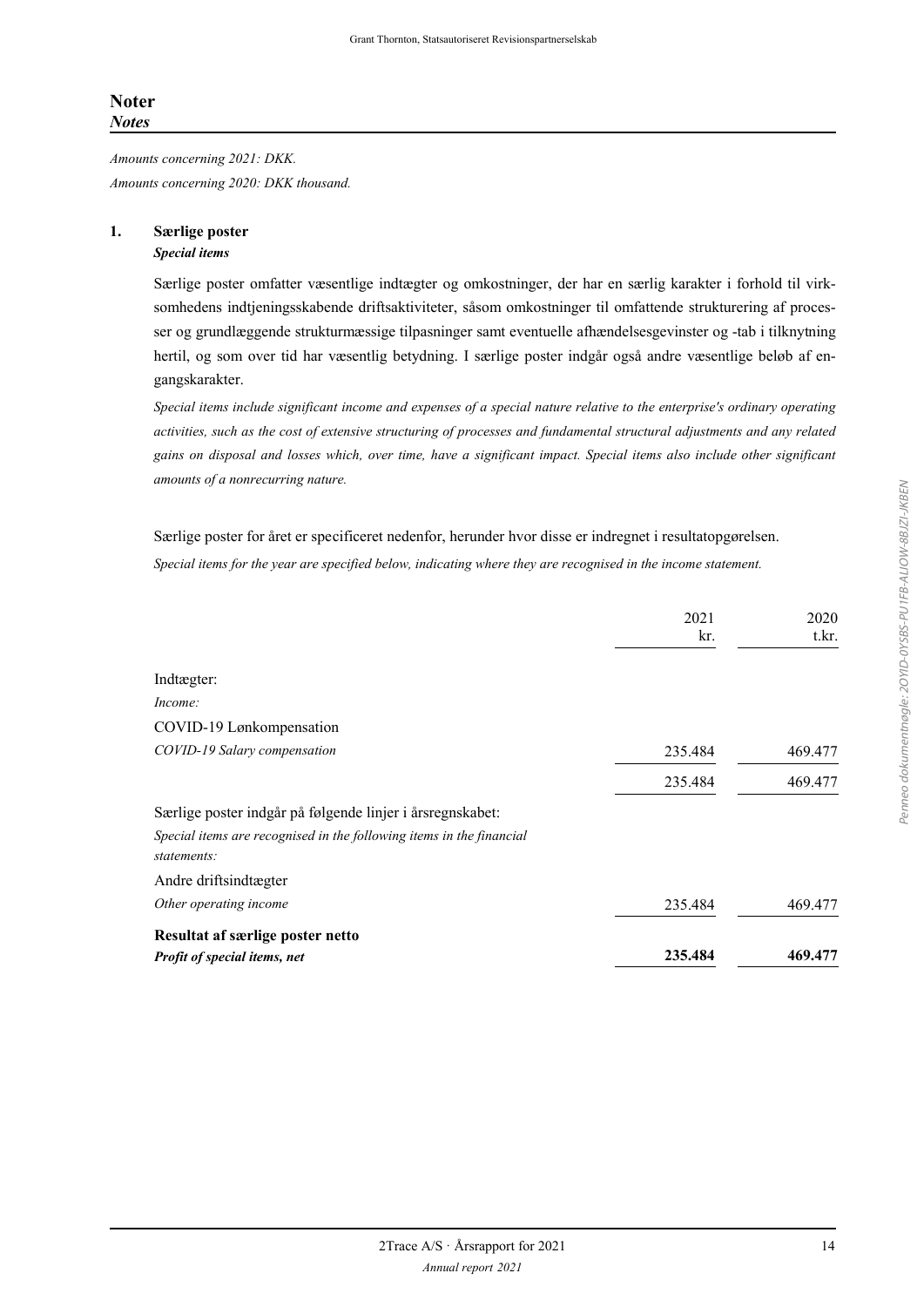*Amounts concerning 2021: DKK. Amounts concerning 2020: DKK thousand.*

|    |                                                | 2021<br>kr. | 2020<br>t.kr. |
|----|------------------------------------------------|-------------|---------------|
| 2. | Personaleomkostninger                          |             |               |
|    | <b>Staff</b> costs                             |             |               |
|    | Lønninger og gager                             |             |               |
|    | Salaries and wages                             | 4.818.134   | 4.233         |
|    | Pensioner                                      |             |               |
|    | Pension costs                                  | 714.225     | 633           |
|    | Andre omkostninger til social sikring          |             |               |
|    | Other costs for social security                | 33.321      | 35            |
|    |                                                | 5.565.680   | 4.901         |
|    | Gennemsnitligt antal beskæftigede medarbejdere |             |               |
|    | Average number of employees                    | 9           | 9             |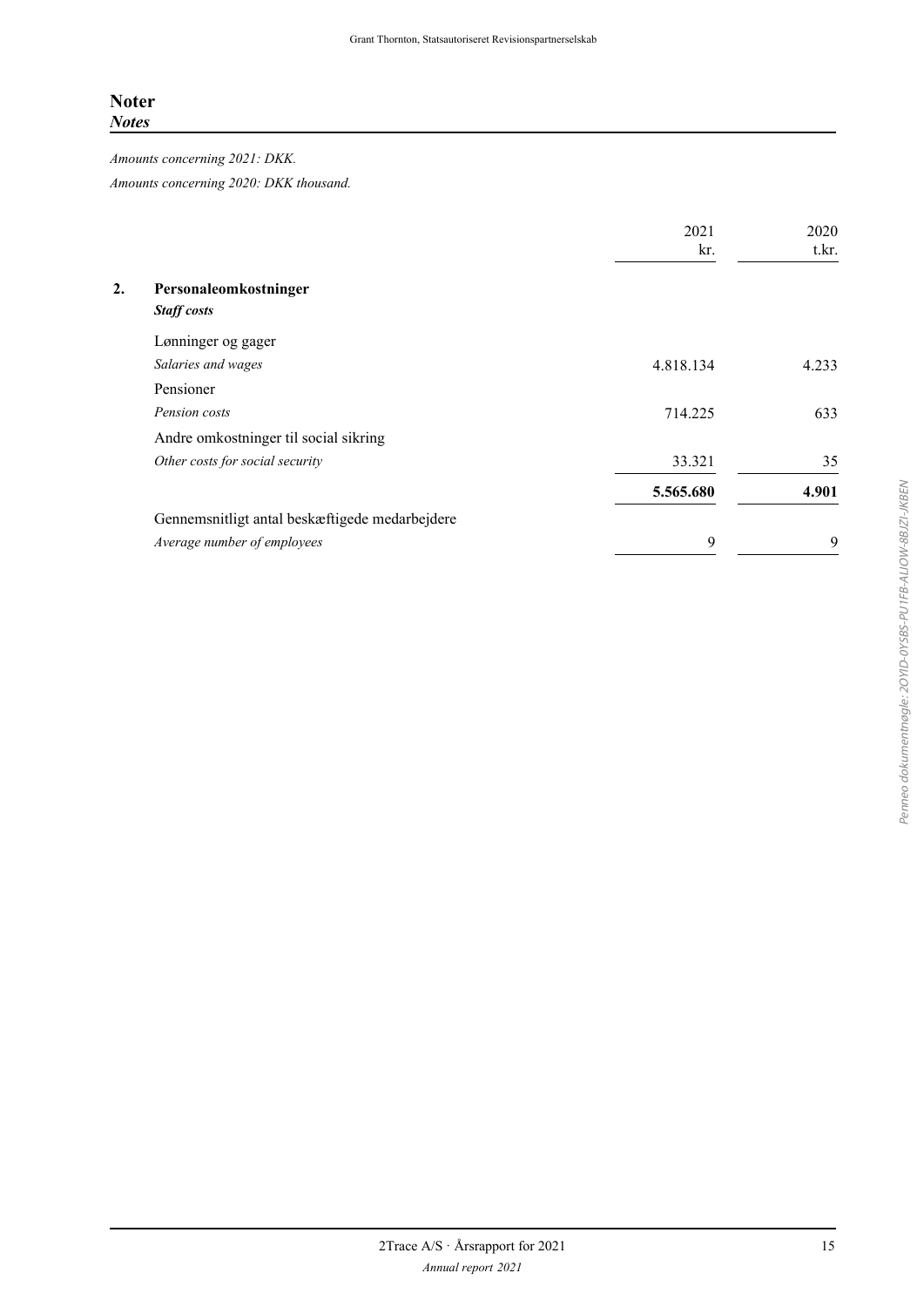*Amounts concerning 2021: DKK. Amounts concerning 2020: DKK thousand.*

|                                                                                                                     | 31/12 2021       | 31/12 2020 |
|---------------------------------------------------------------------------------------------------------------------|------------------|------------|
|                                                                                                                     | kr.              | t.kr.      |
| Færdiggjorte udviklingsprojekter, herunder patenter og lignende<br>rettigheder, der stammer fra udviklingsprojekter |                  |            |
| Completed development projects, including patents and similar rights                                                |                  |            |
| arising from development projects                                                                                   |                  |            |
| Kostpris primo                                                                                                      |                  |            |
| Cost opening balance                                                                                                | 1.932.925        | 1.785      |
| Tilgang i årets løb                                                                                                 |                  |            |
| Additions during the year                                                                                           | $\boldsymbol{0}$ | 148        |
| Kostpris ultimo                                                                                                     |                  |            |
| Cost end of period                                                                                                  | 1.932.925        | 1.933      |
| Af- og nedskrivninger primo                                                                                         |                  |            |
| Amortisation and writedown opening balance                                                                          | $-1.268.393$     | $-661$     |
| Årets af-/nedskrivninger                                                                                            |                  |            |
| Amortisation and writedown for the year                                                                             | $-353.252$       | $-607$     |
| Af- og nedskrivninger ultimo                                                                                        |                  |            |
| Amortisation and writedown end of period                                                                            | $-1.621.645$     | $-1.268$   |
| Regnskabsmæssig værdi ultimo                                                                                        |                  |            |
| Carrying amount, end of period                                                                                      | 311.280          | 665        |

Færdiggjorte udviklingsprojekter omfatter udvikling og test af scanningsmodulerne ScanWall, IOT og ShopProtect, der fungere som registreringssystemer for f.eks. tøj. Scanningsmodulerne er taget i brug i og afskrives over 3 år.

*Completed development projects comprise the development and test of the scan modules ScanWall, IOT and ShopProtect, which act as registration systems for clothing, etc. The scan modules is put into service and is depreciated over a period of 3 years.*

Dækningsbidraget ved salg af scanningsmodulerne udgjorde t.kr. 250 i 2021 (2020: t.kr. 250). *The contribution margin on the sale of the scan modules totalled TDKK 250 in 2021 (in 2020: TDKK 250).*

Ledelsen har ikke konstateret indikationer på nedskrivningsbehov i forhold til den regnskabsmæssige værdi. *Management has not identified indications of impairment relative to the carrying amount.*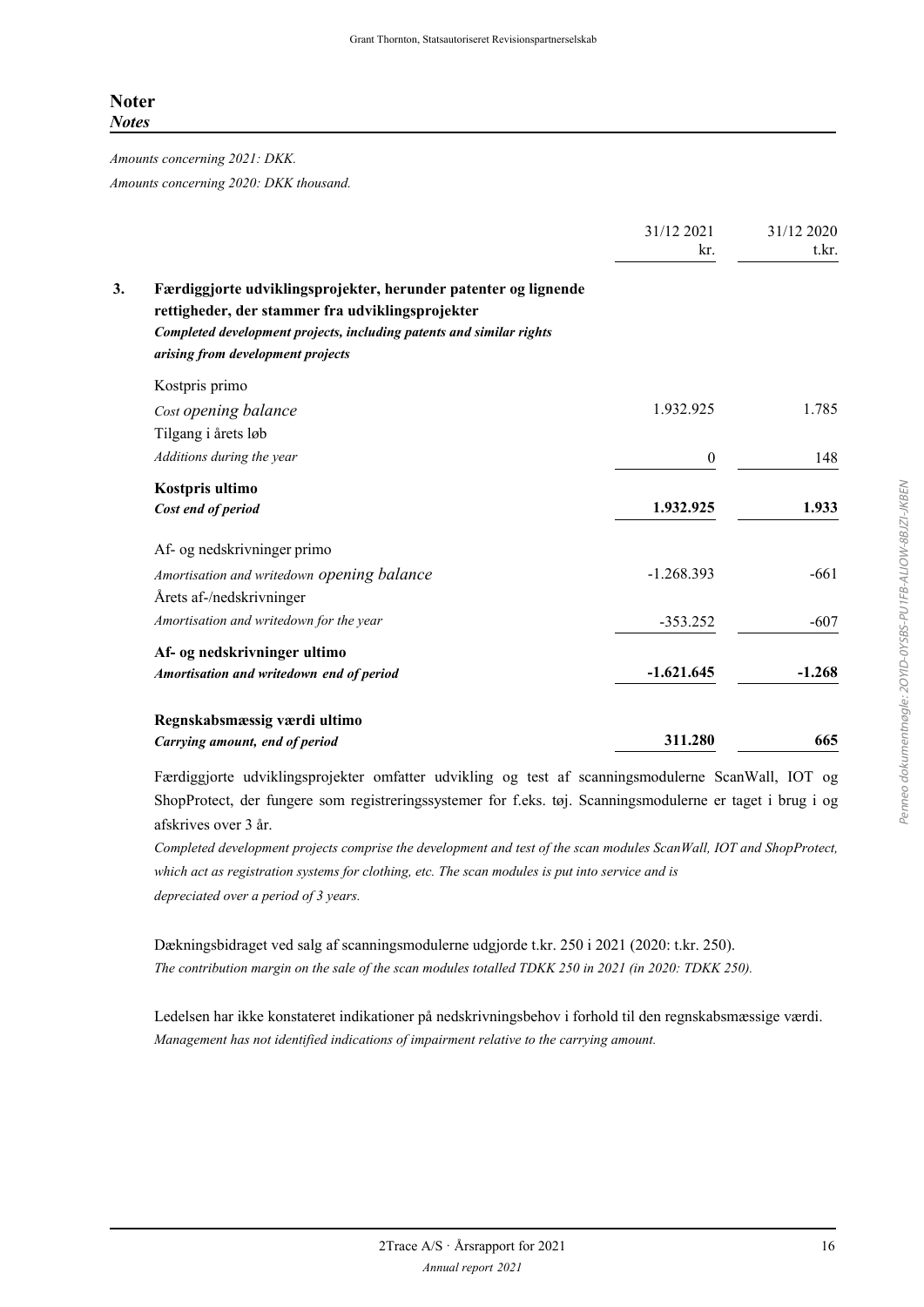*Amounts concerning 2021: DKK. Amounts concerning 2020: DKK thousand.*

|    |                                                                                             | 31/12 2021<br>kr. | 31/12 2020<br>t.kr. |
|----|---------------------------------------------------------------------------------------------|-------------------|---------------------|
| 4. | Andre anlæg, driftsmateriel og inventar<br>Other fixtures and fittings, tools and equipment |                   |                     |
|    | Kostpris primo                                                                              |                   |                     |
|    | Cost opening balance                                                                        | 654.702           | 655                 |
|    | Kostpris ultimo<br>Cost end of period                                                       | 654.702           | 655                 |
|    | Af- og nedskrivninger primo                                                                 |                   |                     |
|    | Depreciation and writedown opening balance<br>Årets af-/nedskrivninger                      | $-654.702$        | $-645$              |
|    | Depreciation and writedown for the year                                                     | $\boldsymbol{0}$  | $-10$               |
|    | Af- og nedskrivninger ultimo<br>Depreciation and writedown end of period                    | $-654.702$        | $-655$              |
| 5. | Reserve for udviklingsomkostninger<br>Reserve for development costs                         |                   |                     |
|    | Reserve for udviklingsomkostninger primo                                                    |                   |                     |
|    | Reserve for development costs opening balance<br>Overført fra Overført resultat             | 518.335           | 876                 |
|    | Transferred from results brought forward                                                    | $-275.533$        | $-358$              |
|    |                                                                                             | 242.802           | 518                 |
|    |                                                                                             |                   |                     |

#### **6. Eventualposter**

*Contingencies*

### **Eventualforpligtelser** *Contingent liabilities*

Husleje og andre eventualforpligtelser:

*Rental commitments and other contingents liabilities.*

Selskabet har indgået lejekontrakt med en opsigelsesperiode på 11 måneder, forpligtelsen udgør t.kr. 257.

*The company has enterres into rental contract with a notice on 11 mounth, the total liability is TDKK 257.*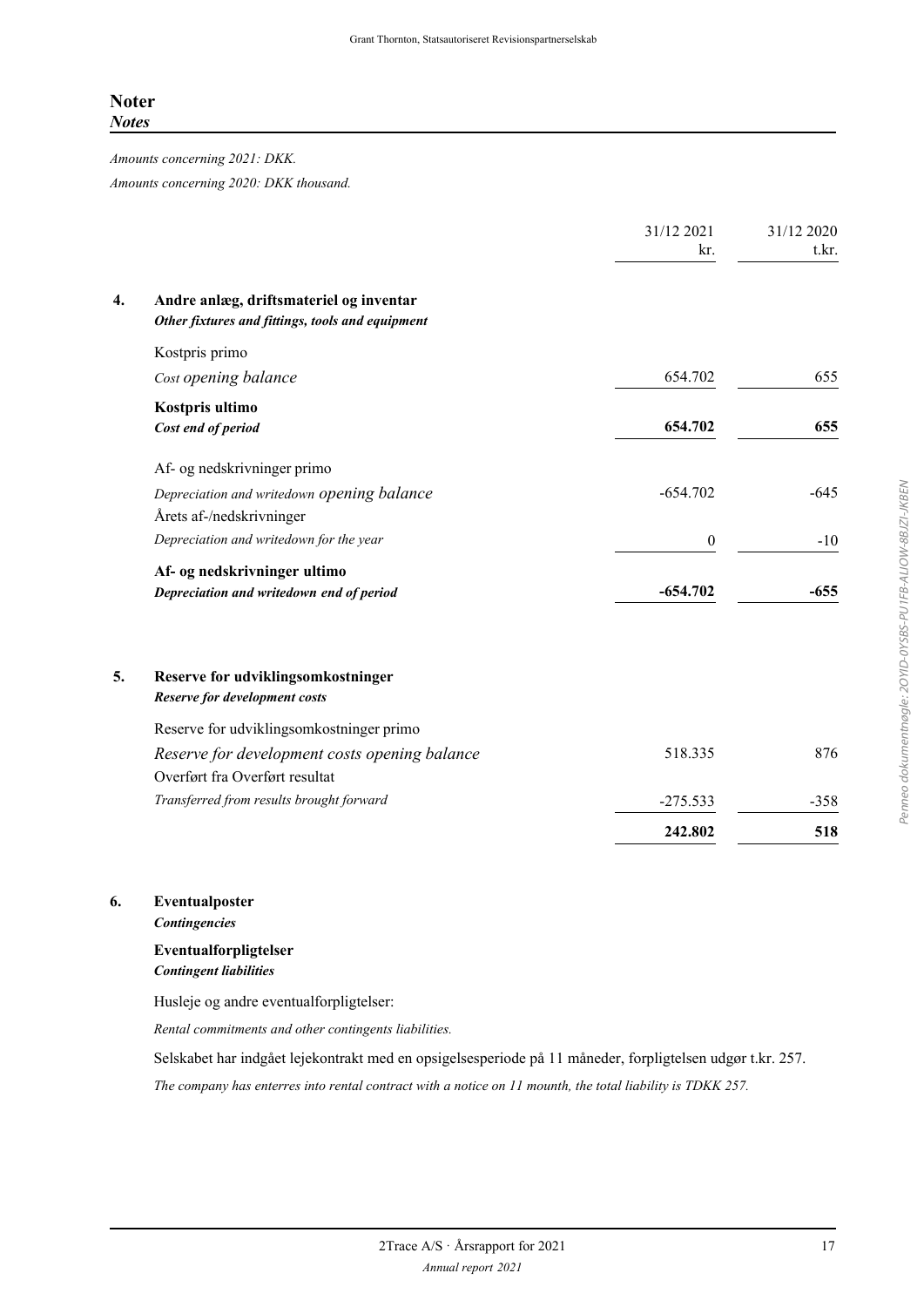Årsrapporten for 2Trace A/S er aflagt i overensstemmel se med årsregnskabslovens bestemmelser for en klasse B-virksomhed. Herudover har virksomheden valgt at følge enkelte regler for klasse C-virksomheder.

Årsrapporten er aflagt efter samme regnskabspraksis som sidste år og aflægges i danske kroner.

I resultatopgørelsen indregnes indtægter i takt med, at de indtjenes. Herunder indregnes værdireguleringer af finansielle aktiver og forpligtelser. I resultatopgørelsen indregnes ligeledes alle omkostninger, herunder afskrivninger, nedskrivninger og hensatte forpligtelser samt tilbageførsler som følge af ændrede regnskabsmæssige skøn af beløb, der tidligere har været indregnet i resultatopgørelsen.

Aktiver indregnes i balancen, når det er sandsynligt, at fremtidige økonomiske fordele vil tilflyde selskabet, og aktivets værdi kan måles pålideligt.

Forpligtelser indregnes i balancen, når det er sandsyn ligt, at fremtidige økonomiske fordele vil fragå selskabet, og forpligtelsens værdi kan måles pålideligt.

Ved første indregning måles aktiver og forpligtelser til kostpris. Efterfølgende måles aktiver og forpligtelser som beskrevet nedenfor for hver enkelt regnskabspost.

The annual report for 2Trace A/S has been presented in accordance with the Danish Financial Statements Act regulations concerning reporting class B enterprises. Furthermore, the company has decided to comply with certain rules applying to reporting class C enterprises.

The accounting policies are unchanged from last year, and the annual report is presented in DKK.

### **Generelt om indregning og måling Recognition and measurement in general**

Income is recognised in the income statement concurrently with its realisation, including the recognition of value adjustments of financial assets and liabilities. Likewise, all costs are recognised in the income statement, including depreciations amortisations, writedowns for impairment, provisions, and reversals due to changes in estimated amounts previously recognised in the income statement.

Assets are recognised in the statement of financial position when it seems probable that future economic benefits will flow to the company and the value of the asset can be reliably measured.

Liabilities are recognised in the statement of financial position when it is seems probable that future economic benefits will flow out of the company and the value of the liability can be reliably measured.

Assets and liabilities are measured at cost at the initial recognition. Hereafter, assets and liabilities are measured as described below for each individual accounting item.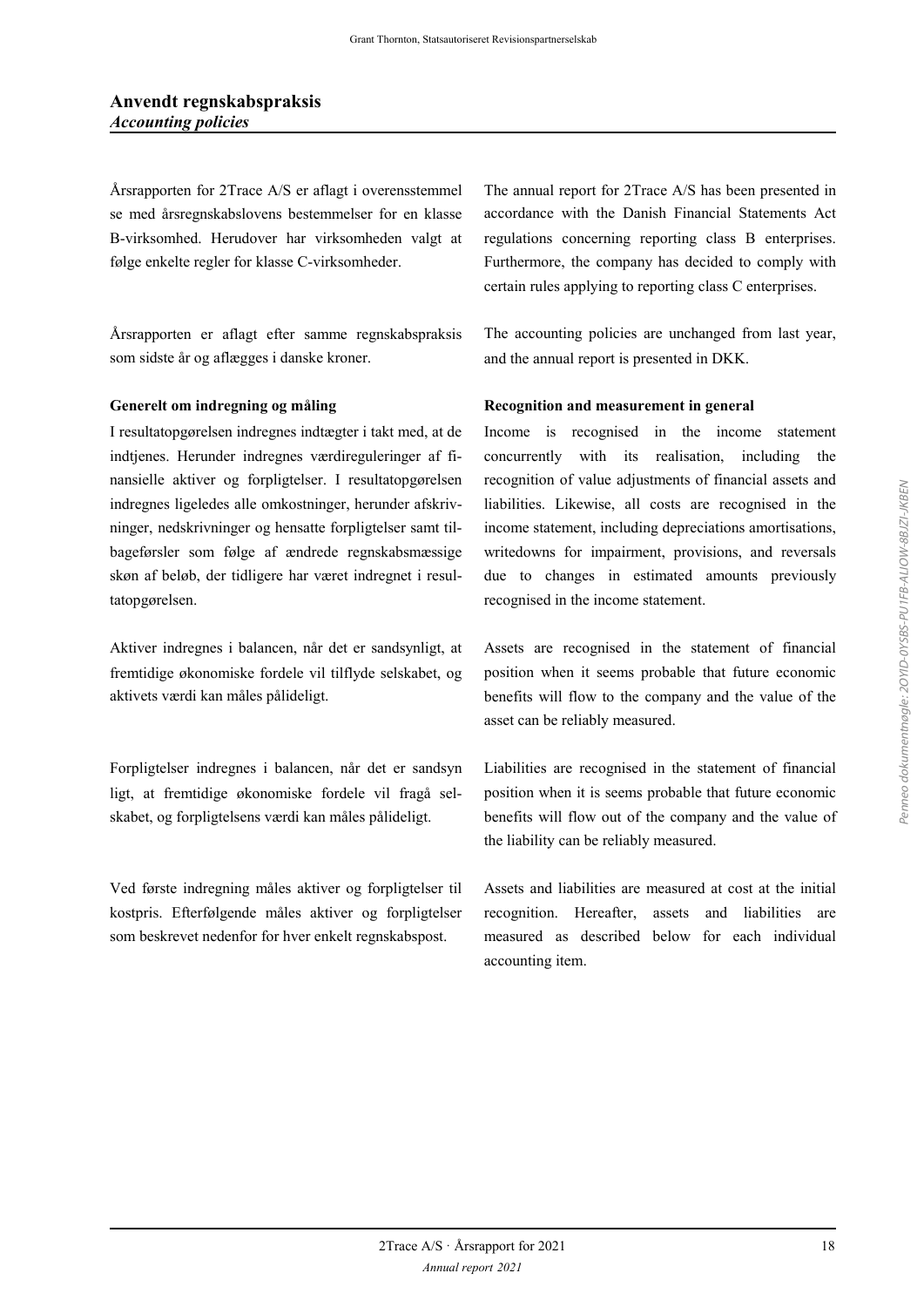### **Anvendt regnskabspraksis** *Accounting policies*

Visse finansielle aktiver og forpligtelser måles til amortiseret kostpris, hvorved der indregnes en konstant effektiv rente over løbetiden. Amortiseret kostpris opgøres som oprindelig kostpris med fradrag af eventuelle afdrag samt tillæg/fradrag af den akkumulerede amortisering af forskellen mellem kostpris og nominelt beløb. Herved fordeles kurstab og kursgevinst over aktivets eller forpligtelsens løbetid.

Ved indregning og måling tages hensyn til forudsigelige tab og risici, der fremkommer inden årsrapporten aflæg ges, og som vedrører forhold, der eksisterede på balan cedagen.

### **Omregning af fremmed valuta Foreign currency translation**

Transaktioner i fremmed valuta omregnes til transaktionsdagens kurs. Valutakursdifferencer, der opstår mellem transaktionsdagens kurs og kursen på betalingsdagen, indregnes i resultatopgørelsen som en finansiel post. Hvis valutapositioner anses for sikring af fremtidige pengestrømme, indregnes værdireguleringerne direkte på egenkapitalen i en dagsværdireserve.

Tilgodehavender, gæld og andre monetære poster i fremmed valuta, omregnes til balancedagens valutakurs. Forskellen mellem balancedagens kurs og kursen på tidspunktet for tilgodehavendets eller gældsforpligtelsens opståen eller indregning i seneste årsregnskab indregnes i resultatopgørelsen under finansielle indtægter og omkostninger.

Anlægsaktiver, der er købt i fremmed valuta måles til kursen på transaktionsdagen.

Certain financial assets and liabilities are measured at amortised cost, allowing a constant effective interest rate to be recognised during the useful life of the asset or liability. Amortised cost is recognised as the original cost less any payments, plus/less accrued amortisations of the difference between cost and nominal amount. In this way, capital losses and gains are allocated over the useful life of the liability.

Upon recognition and measurement, allowances are made for such predictable losses and risks which may arise prior to the presentation of the annual report and concern matters that exist on the reporting date.

Transactions in foreign currency are translated by using the exchange rate prevailing at the date of the transaction. Differences in the rate of exchange arising between the rate at the date of transaction and the rate at the date of payment are recognised in the profit and loss account as an item under net financials. If currency positions are considered to hedge future cash flows, the value adjustments are recognised directly in equity in a fair value reserve.

Receivables, payables, and other foreign currency monetary items are translated using the closing rate. The difference between the closing rate and the rate at the time of the occurrence or initial recognition in the latest financial statements of the receivable or payable is recognised in the income statement under financial income and expenses.

Fixed assets acquired and paid for in foreign currency are measured at the exchange rate prevailing at the date of the transaction.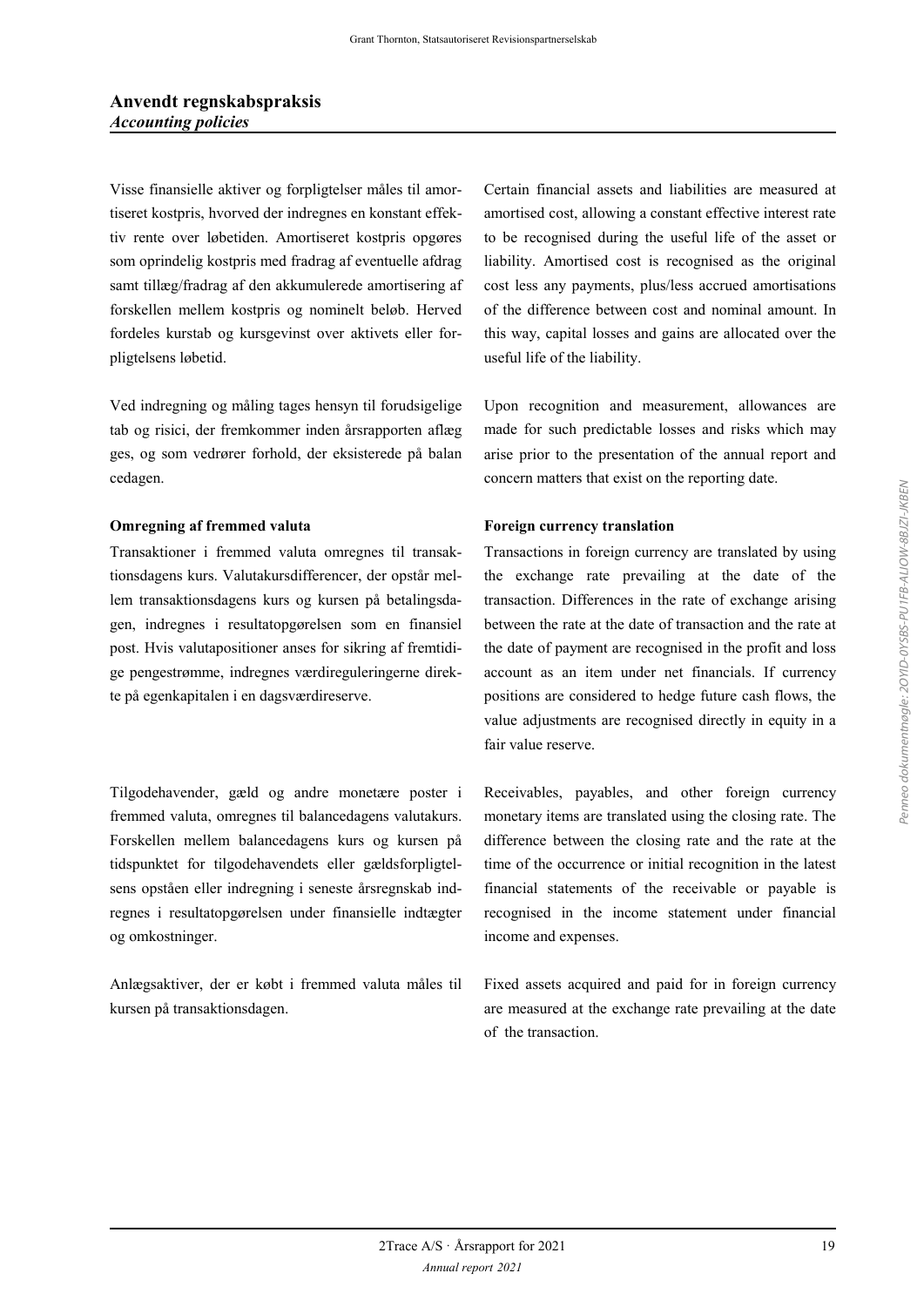### Resultatopgørelsen Income statement

### **Bruttofortjeneste Gross profit**

Bruttofortjeneste indeholder nettoomsætning, ændring i lagre af færdigvarer og varer under fremstilling, arbejde udført for egen regning og opført under aktiver, andre driftsindtægter samt eksterne omkostninger.

Selskabet har som fortolkningsbidrag for indregning af nettoomsætning valgt IAS 18.

Nettoomsætning omfatter værdien af årets leverede ydel ser, inklusive udlæg for kunder med fradrag af mervær diafgift og prisnedslag, der er direkte forbundet med sal get.

Nettoomsætning indregnes i resultatopgørelsen, når sal get er gennemført. Dette anses generelt for at være til fældet, når:

- Tjenesteydelsen er leveret inden regnskabsårets udløb
- Der foreligger en forpligtende salgsaftale  $\bullet$  A binding sales agreement exists
- 
- Indbetalingen er modtaget eller med rimelig sikkerhed kan forventes modtaget

Det sikres hermed, at indregningen først sker, når de samlede indtægter og omkostninger samt færdiggørelsesgraden på balancedagen kan opgøres pålideligt, og det er sandsynligt, at de økonomiske fordele, herunder betalinger, vil tilgå selskabet.

Vareforbrug omfatter omkostninger til køb af råvarer og hjælpematerialer med fradrag af rabatter samt årets forskydning i varebeholdninger.

Gross profit comprises the revenue, changes in inventories of finished goods, and work in progress, work performed for own account and capitalised, other operating income, and external costs.

The enterprise will be applying IAS 18 as its basis of interpretation for the recognition of revenue.

Revenue comprises the value of services provided during the year, including outlay for customers less VAT and price concessions directly associated with the sale.

Revenue is recognised in the income statement on the completion of sales. This is generally considered to be the case when:

- The service has been provided before the end of the financial year
- 
- Salgsprisen er fastlagt The sales price has been determined
	- Payment has been received, or is anticipated with a reasonable degree of certainty.

This ensures that recognition does not take place until the total income and costs and stage of completion at the reporting date can be reliably validated and it seems probable that the economic benefits, including payments, will flow to the enterprise.

Cost of sales comprises costs concerning purchase of raw materials and consumables less discounts and changes in inventories.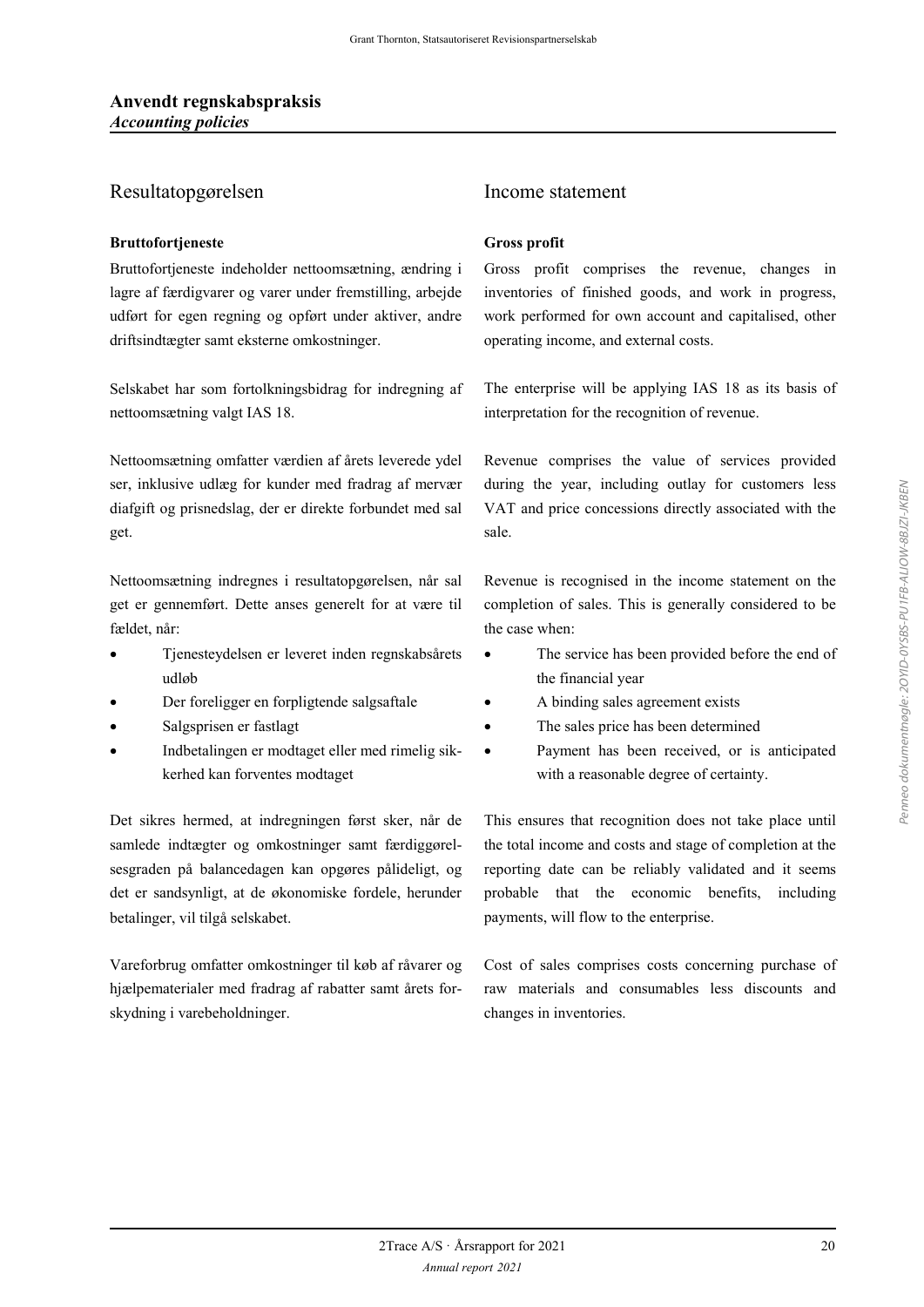### **Arbejde udført for egen regning og opført under ak tiver**

Arbejde udført for egen regning og opført under aktiver omfatter personaleomkostninger og andre interne omkostninger, der er afholdt i regnskabsåret og indregnet i kostprisen for egenudviklede immaterielle og materielle anlægsaktiver.

Andre driftsindtægter indeholder regnskabsposter af se kundær karakter i forhold til virksomhedens hovedakti viteter, herunder fortjeneste ved salg af immaterielle og materielle anlægsaktiver.

Andre eksterne omkostninger omfatter omkostninger til distribution, salg, reklame, administration, lokaler, tab på debitorer og operationelle leasingomkostninger.

#### **Personaleomkostninger Staff costs**

Personaleomkostninger omfatter løn og gager, inklusive feriepenge og pensioner samt andre omkostninger til social sikring mv. til selskabets medarbejdere. I personaleomkostninger er fratrukket modtagne godtgørelser fra offentlige myndigheder.

Af- og nedskrivninger indeholder årets af- og nedskriv ninger af immaterielle og materielle anlægsaktiver.

#### **Finansielle indtægter og omkostninger Financial income and expenses**

Finansielle indtægter og omkostninger indregnes i resultatopgørelsen med de beløb, der vedrører regnskabsåret. Finansielle poster omfatter renteindtægter og -omkostninger, realiserede og urealiserede kursgevinster og kurstab vedrørende transaktioner i fremmed valuta, amortisering af finansielle aktiver og forpligtelser samt tillæg og godtgørelser under acontoskatteordningen mv.

#### **Work performed for own account and capitalised**

Work performed for own account and capitalised includes staff cost and other internal costs incurred during the financial year and recognised in the cost of proprietary intangible and tangible fixed assets.

Other operating income comprises items of a secondary nature as regards the principal activities of the enterprise, including profit from the disposal of intangible and tangible assets.

Other external costs comprise costs incurred for distribution, sales, advertising, administration, premises, loss on receivables, and operational leasing costs.

Staff costs include salaries and wages, including holiday allowances, pensions, and other social security costs, etc., for staff members. Staff costs are less government reimbursements.

### **Af- og nedskrivninger Depreciation, amortisation, and writedown for impairment**

Depreciation, amortisation, and writedown for impairment comprise depreciation on, amortisation of, and writedown for impairment of intangible and tangible assets, respectively.

Financial income and expenses are recognised in the income statement with the amounts concerning the financial year. Financial income and expenses comprise interest income and expenses, debt and transactions in foreign currency, amortisation of financial assets and liabilities as well as surcharges and reimbursements under the advance tax scheme, etc.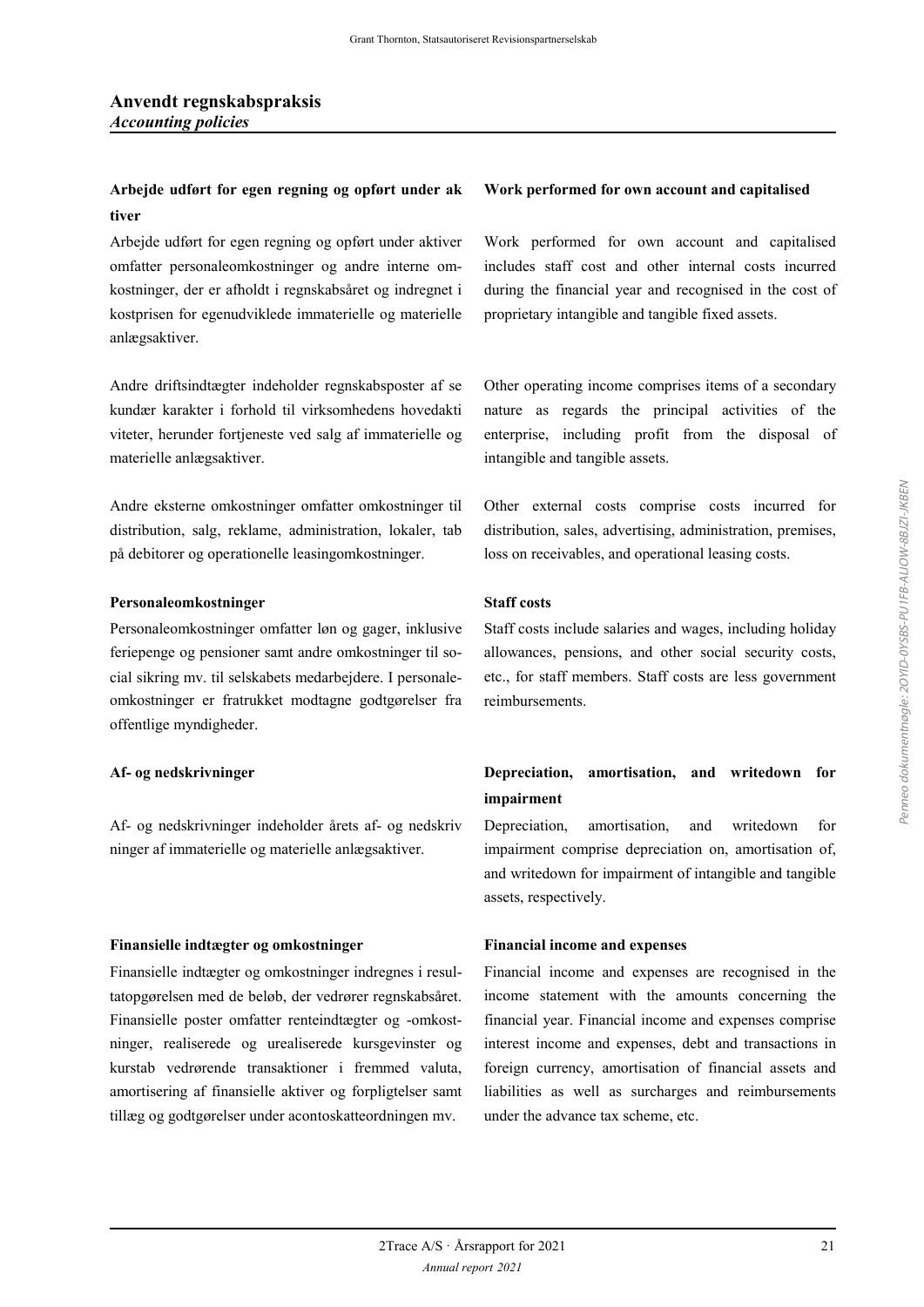Årets skat, der består af årets aktuelle selskabsskat og ændring i udskudt skat, indregnes i resultatopgørelsen med den del, der kan henføres til årets resultat, og direk te i egenkapitalen med den del, der kan henføres til po steringer direkte i egenkapitalen.

### **Immaterielle anlægsaktiver Intangible assets**

Udviklingsomkostninger omfatter omkostninger, lønnin ger og gager samt afskrivninger, der direkte kan henfø res til udviklingsaktiviteter.

Udviklingsprojekter, der er klart definerede og identificerbare, hvor den tekniske gennemførlighed, tilstrækkelige ressourcer og et potentielt fremtidigt marked eller udviklingsmulighed i virksomheden kan påvises, og hvor det er hensigten at fremstille, markedsføre eller anvende projektet, indregnes som immaterielle anlægsaktiver, såfremt kostprisen kan opgøres pålideligt, og der er tilstrækkelig sikkerhed for, at den fremtidige indtjening kan dække produktions-, salgs- og administrationsomkostninger. Øvrige udviklingsomkostninger indregnes i resultatopgørelsen, efterhånden som omkostningerne afholdes.

Udviklingsomkostninger, der er indregnet i balancen, måles til kostpris med fradrag af akkumulerede af- og nedskrivninger.

Efter færdiggørelsen af udviklingsarbejdet afskrives aktiverede udviklingsomkostninger lineært over den vurderede økonomiske brugstid. Afskrivningsperioden udgør sædvanligvis 3 år.

#### **Skat af årets resultat Tax on net profit or loss for the year**

Tax for the year comprises the current income tax for the year and changes in deferred tax and is recognised in the income statement with the share attributable to the net profit or loss for the year and directly in equity with the share attributable to entries directly in equity.

### Balancen Statement of financial position

#### **Udviklingsprojekter, patenter og licenser Development projects, patents, and licences**

Development costs comprise salaries, wages, and amortisation directly attributable to development activities.

Clearly defined and identifiable development projects are recognised as intangible assets provided that they are proven to be technically practicable, that sufficient resources and a potential market or development opportunity exist, and insofar as the intention is to produce, market or utilise the project. It is, however, a condition that the cost can be reliably calculated and that a sufficiently high degree of certainty indicates that future earnings will cover the costs of production, sales, and administration. Other development costs are recognised in the income statement concurrently with their realisation.

Development costs recognised in the statement of financial position are measured at cost less accrued amortisations and writedowns for impairment.

After completion of the development work, capitalised development costs are amortised on a straight-line basis over the estimated useful economic life. The amortisation period is usually 10 years.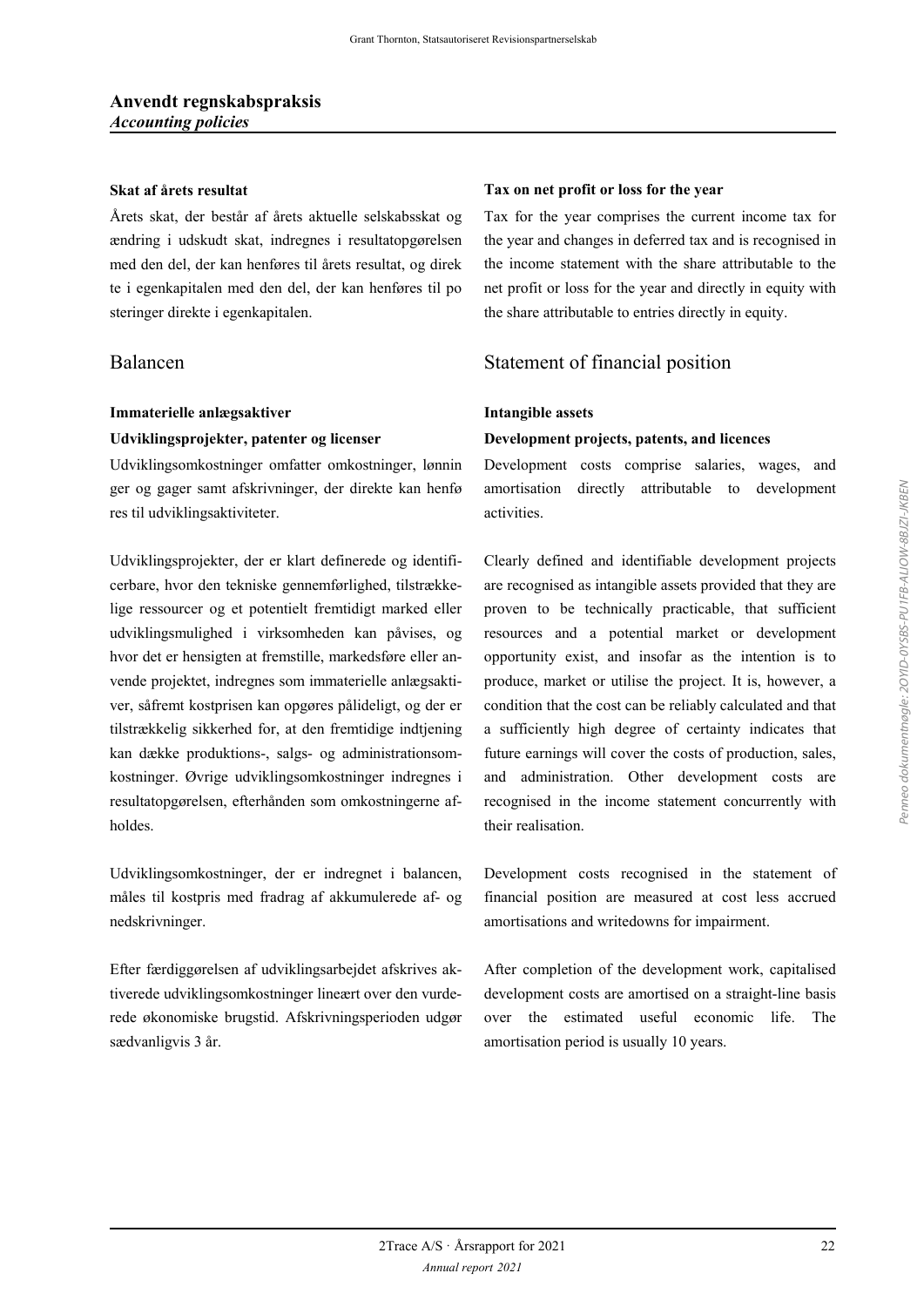Den regnskabsmæssige værdi af såvel immaterielle som materielle anlægsaktiver vurderes årligt for indikationer på værdiforringelse ud over det, som udtrykkes ved af skrivning.

Foreligger der indikationer på værdiforringelse, foreta ges nedskrivningstest af hvert enkelt aktiv henholdsvis gruppe af aktiver. Der foretages nedskrivning til genind vindingsværdien, såfremt denne er lavere end den regn skabsmæssige værdi.

Genindvindingsværdien er den højeste værdi af kapitalværdi og salgsværdi fratrukket forventede omkostninger ved et salg. Kapitalværdien opgøres som nutidsværdien af de forventede nettopengestrømme fra anvendelsen af aktivet eller aktivgruppen og forventede nettopengestrømme ved salg af aktivet eller aktivgruppen efter endt brugstid.

Tidligere indregnede nedskrivninger tilbageføres, når betingelsen for nedskrivningen ikke længere består. Nedskrivninger på goodwill tilbageføres ikke.

#### **Varebeholdninger Inventories**

Varebeholdninger måles til kostpris efter FIFO-meto den. Er nettorealisationsværdien af varebeholdninger la vere end kostprisen, nedskrives til denne lavere værdi.

Kostpris for handelsvarer samt råvarer og hjælpematerialer omfatter anskaffelsespris med tillæg af hjemtagelsesomkostninger.

Nettorealisationsværdien for varebeholdninger opgøres som salgssum med fradrag af såvel færdiggørelsesomkostninger som omkostninger, der afholdes for at effektuere salget. Nettorealisationsværdien fastsættes under hensyntagen til omsættelighed, kurans og udvikling i forventet salgspris.

#### **Nedskrivning på anlægsaktiver Impairment loss relating to non-current assets**

The carrying amount of both intangible and tangible fixed assets are subject to annual impairment tests in order to disclose any indications of impairment beyond those expressed by amortisation and depreciation respectively.

If indications of impairment are disclosed, impairment tests are carried out for each individual asset or group of assets, respectively. Writedown for impairment is done to the recoverable amount if this value is lower than the carrying amount.

The recoverable amount is the higher value of value in use and selling price less expected selling cost. The value in use is calculated as the present value of the expected net cash flows from the use of the asset or the asset group and expected net cash flows from the sale of the asset or the asset group after the end of their useful life.

Previously recognised impairment losses are reversed when conditions for impairment no longer exist. Impairment relating to goodwill is not reversed.

Inventories are measured at cost according to the FIFO method. In cases when the net realisable value of the inventories is lower than the cost, the latter is written down for impairment to this lower value.

Costs of goods for resale, raw materials, and consumables comprise acquisition costs plus delivery costs.

The net realisable value for inventories is recognised as the market price less costs of completion and selling costs. The net realisable value is determined with due consideration of negotiability, obsolescence, and the development of expected market prices.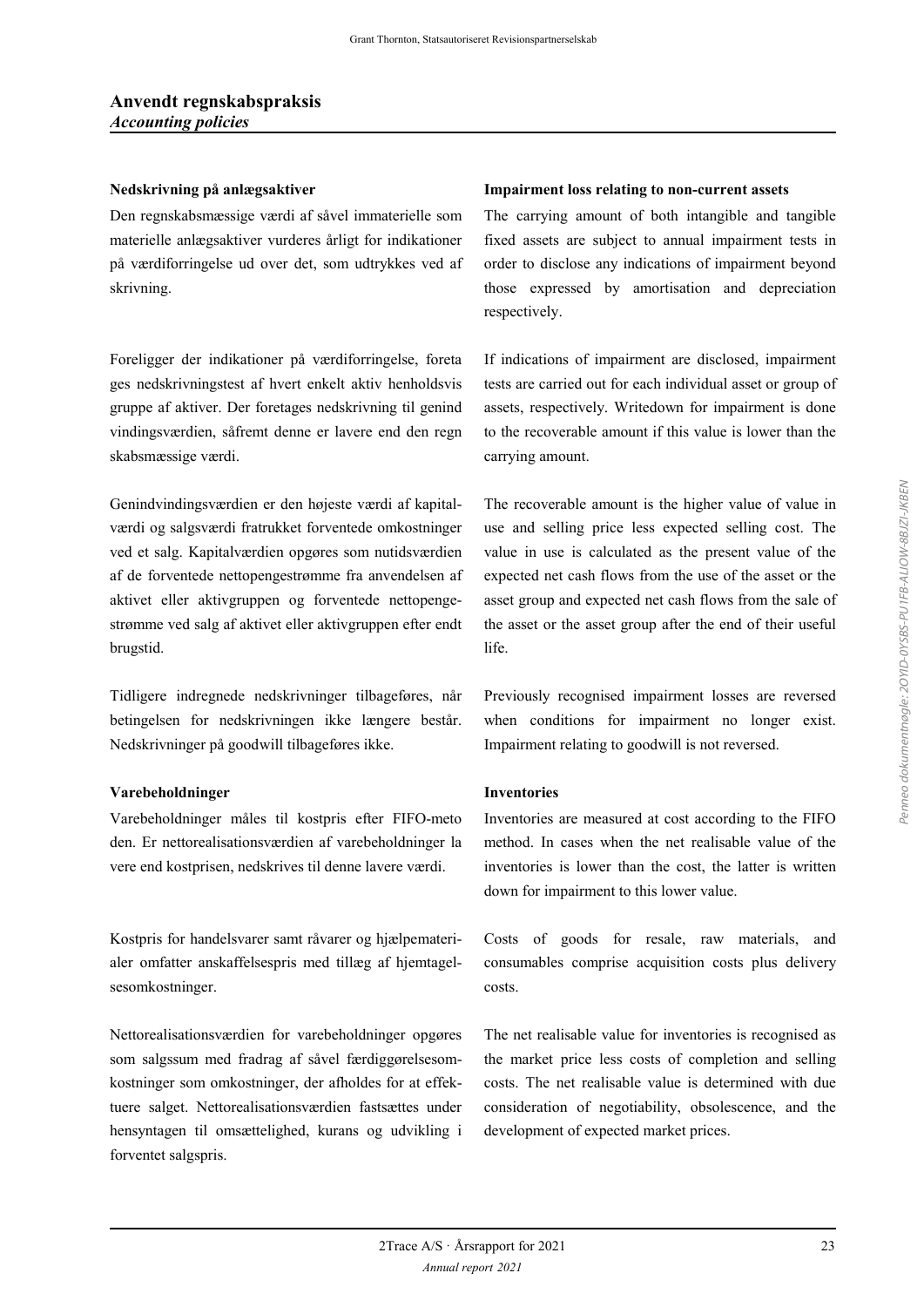#### **Tilgodehavender Receivables**

Tilgodehavender måles til amortiseret kostpris, hvilket sædvanligvis svarer til nominel værdi.

Der nedskrives til nettorealisationsværdien med henblik på at imødegå forventede tab. Virksomheden har valgt at anvende IAS 39 som fortolkningsgrundlag ved indregning af nedskrivning af finansielle aktiver, hvilket betyder, at der skal foretages nedskrivning til imødegåelse af tab, hvor der vurderes at være indtruffet en objektiv indikation på, at et tilgodehavende eller en portefølje af tilgodehavender er værdiforringet. Hvis der foreligger en objektiv indikation på, at et individuelt tilgodehavende er værdiforringet, foretages nedskrivning på individuelt niveau.

Tilgodehavender, hvorpå der ikke foreligger en objektiv indikation på værdiforringelse på individuelt niveau, vurderes på porteføljeniveau for objektiv indikation for værdiforringelse. Porteføljerne baseres primært på debitorernes hjemsted og kreditvurdering i overensstemmelse med selskabets og koncernens kreditrisikostyringspolitik. De objektive indikatorer, som anvendes for porteføljer, er fastsat baseret på historiske tabserfaringer.

Nedskrivninger opgøres som forskellen mellem den regnskabsmæssige værdi af tilgodehavender og nutidsværdien af de forventede pengestrømme, herunder realisationsværdi af eventuelle modtagne sikkerhedsstillelser. Som diskonteringssats anvendes den effektive rente for det enkelte tilgodehavende eller portefølje.

#### **Periodeafgrænsningsposter Prepayments**

Periodeafgrænsningsposter, som er indregnet under aktiver, omfatter afholdte omkostninger vedrørende efterfølgende regnskabsår.

Likvide beholdninger omfatter indeståender i pengeinsti tutter og kontantbeholdninger.

Receivables are measured at amortised cost, which usually corresponds to nominal value.

In order to meet expected losses, impairment takes place at the net realisable value. The company has chosen to use IAS 39 as a basis for interpretation when recognising impairment of financial assets, which means that impairments must be made to offset losses where an objective indication is deemed to have occurred that an account receivable or a portfolio of accounts receivable is impaired.If an objective indication shows that an individual account receivable has been impaired, an impairment takes place at individual level.

Accounts receivable for which there is no objective indication of impairment at the individual level are evaluated at portfolio level for objective indication of impairment. The portfolios are primarily based on the debtors' domicile and credit rating in accordance with the company's and the group's credit risk management policy. Determination of the objective indicators applied for portfolios are based on experience with historical losses.

Impairment losses are calculated as the difference between the carrying amount of accounts receivable and the present value of the expected cash flows, including the realisable value of any securities received. The effective interest rate for the individual account receivable or portfolio is used as the discount rate.

Prepaymentsrecognised under assets comprise incurred costs concerning the following financial year.

#### **Likvide beholdninger Cash and cash equivalents**

Cash and cash equivalents comprise cash at bank and on hand.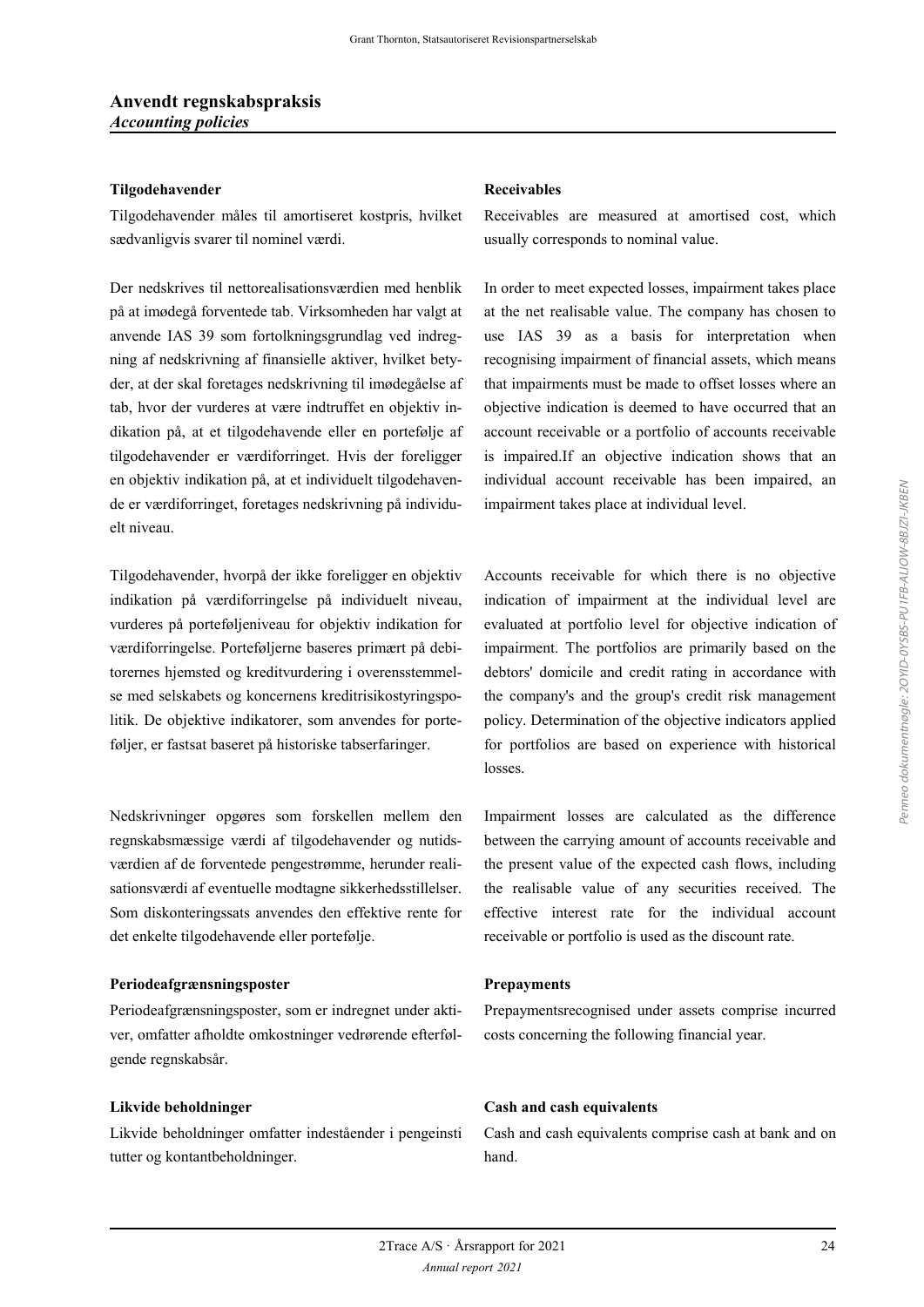#### **Egenkapital Equity**

### **Reserve for udviklingsomkostninger Reserve for development costs**

Reserve for udviklingsomkostninger omfatter indregnede udviklingsomkostninger med fradrag af tilknyttede udskudte skatteforpligtelser.

Reserven kan ikke benyttes til udbytte eller dækning af underskud.

Reserven reduceres eller opløses, hvis de indregnede ud viklingsomkostninger afskrives eller udgår af virksom hedens drift. Dette sker ved overførsel direkte til egen kapitalens frie reserver.

Udbytte, som forventes udbetalt for året, vises som en særskilt post under egenkapitalen.

Aktuelle skatteforpligtelser og tilgodehavende aktuel skat indregnes i balancen som beregnet skat af årets skattepligtige indkomst, reguleret for skat af tidligere års skattepligtige indkomster og for betalte acontoskat-ter.

Udskudt skat måles efter den balanceorienterede gælds metode af midlertidige forskelle mellem regnskabsmæs sig og skattemæssig værdi af aktiver og forpligtelser op gjort på grundlag af den planlagte anvendelse af aktivet henholdsvis afvikling af forpligtelsen. Udskudt skat må les til nettorealisationsværdi.

Udskudt skat måles på grundlag af de skatteregler og skattesatser i de respektive lande, der med balancedagens lovgivning vil være gældende, når den udskudte skat forventes udløst som aktuel skat. Ændring i udskudt skat som følge af ændringer i skattesatser indregnes i resultatopgørelsen bortset fra poster, der føres direkte på egenkapitalen.

The reserve for development costs comprises recognised development costs less related deferred tax liabilities.

The reserve cannot be used as dividends or for covering losses.

The reserve is reduced or dissolved if the recognised development costs are amortised or abandoned. This is done by direct transfer to the distributable reserves of the equity.

#### **Udbytte Dividend**

Dividend expected to be distributed for the year is recognised as a separate item under equity.

#### **Selskabsskat og udskudt skat Income tax and deferred tax**

Current tax liabilities and current tax receivable are recognised in the statement of financial position as calculated tax on the taxable income for the year, adjusted for tax of previous years' taxable income and for tax paid on account.

Deferred tax is measured on the basis of temporary differences in assets and liabilities with a focus on the statement of financial position. Deferred tax is measured at net realisable value.

Deferred tax is measured based on the tax rules and tax rates applying under the legislation prevailing in the respective countries on the reporting date when the deferred tax is expected to be released as current tax. Changes in deferred tax due to changed tax rates are recognised in the income statement, except for items included directly in the equity.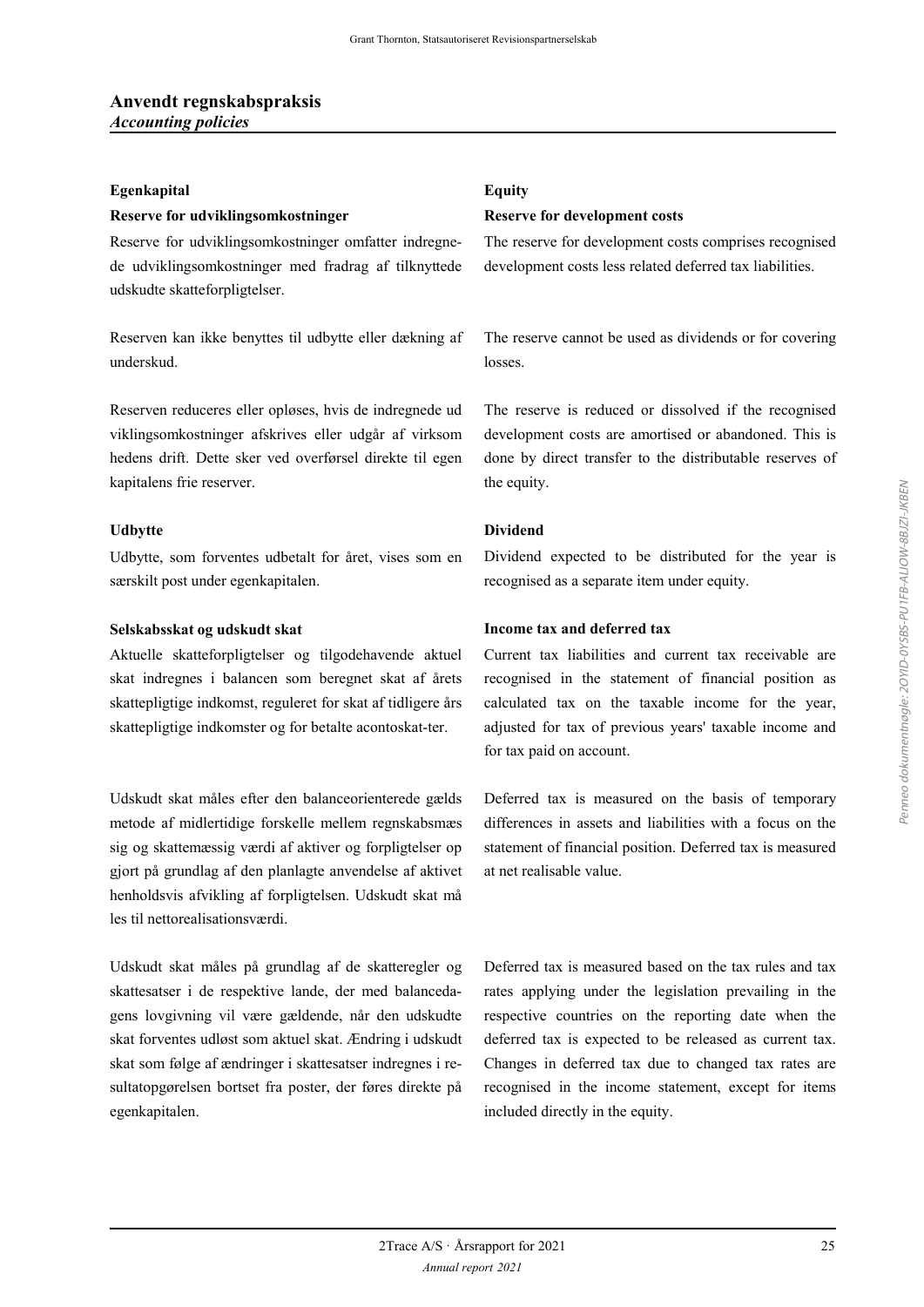Øvrige gældsforpligtelser, som omfatter gæld til leve randører, tilknyttede virksomheder samt anden gæld, måles til amortiseret kostpris, hvilket sædvanligvis sva rer til nominel værdi.

Under periodeafgrænsningsposter indregnes modtagne betalinger vedrørende indtægter i de efterfølgende år.

#### **Gældsforpligtelser Liabilities other than provisions**

Other liabilities concerning payables to suppliers, group enterprises, and other payables are measured at amortised cost which usually corresponds to the nominal value.

### **Periodeafgrænsningsposter Accruals and deferred income**

Payments received concerning future income are recognised under accruals and deferred income.